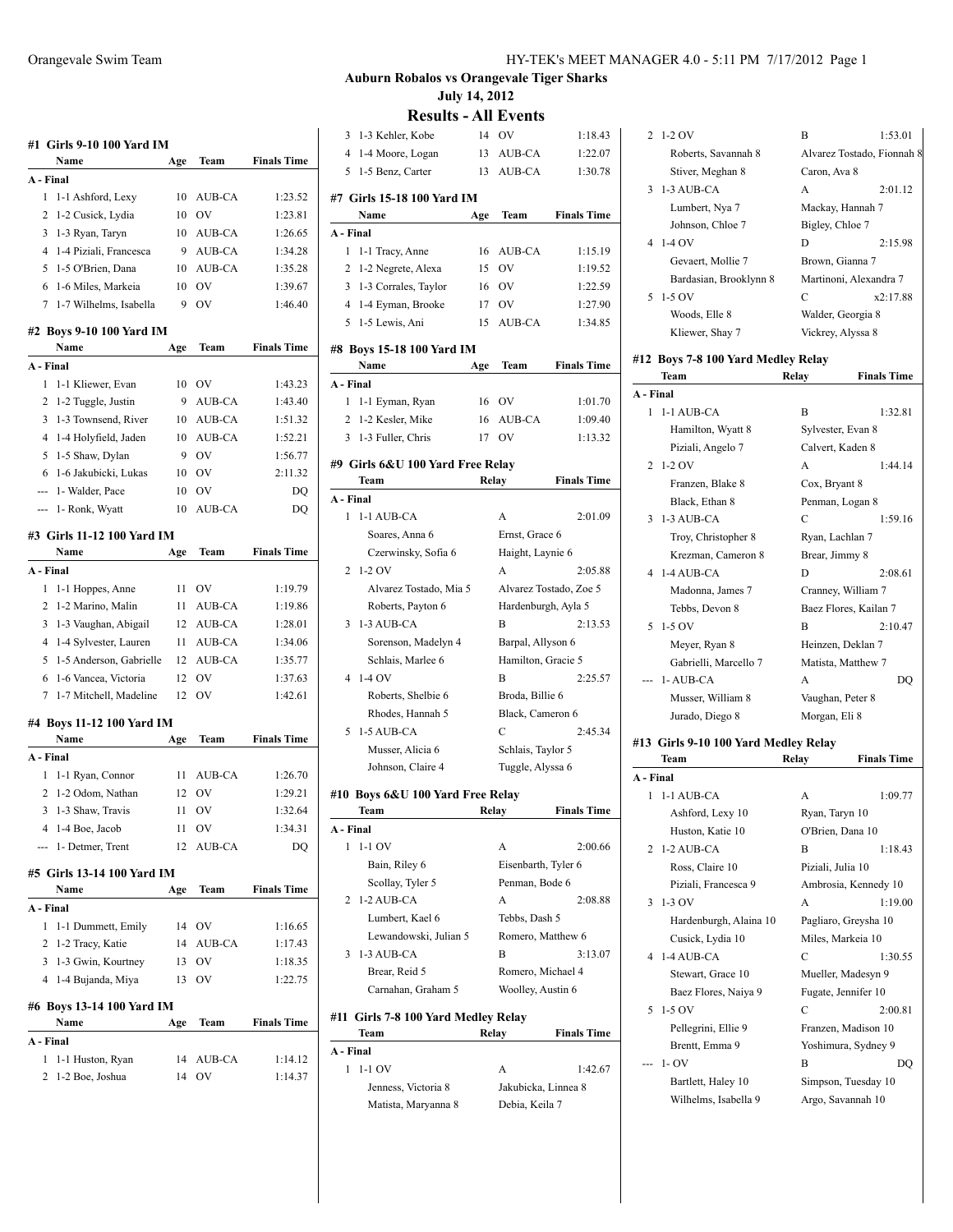|           | #14 Boys 9-10 100 Yard Medley Relay<br>Team | <b>Finals Time</b><br>Relay |
|-----------|---------------------------------------------|-----------------------------|
| A - Final |                                             |                             |
| 1         | 1-1 AUB-CA                                  | A<br>1:18.18                |
|           | Townsend, River 10                          | Tuggle, Justin 9            |
|           | Moore, Mitchell 10                          | Tracy, Caleb 10             |
| 2         | 1-2 OV                                      | A<br>1:21.60                |
|           | Bardasian, Gannon 10                        | Odom, Grant 10              |
|           | Stiver, Daniel 10                           | Kliewer, Evan 10            |
| 3         | 1-3 OV                                      | B<br>1:36.42                |
|           | Walder, Pace 10                             | Heinzen, Trayton 10         |
|           | Rosenberger, Vincent 10                     | Jakubicki, Lukas 10         |
| 4         | 1-4 AUB-CA                                  | В<br>1:37.05                |
|           | Ronk, Wyatt 10                              | Barpal, Alex 10             |
|           | Chimenti-Fitzgerald, Ben 10                 | Detmer, Zachary 9           |
| 5         | $1-5$ OV                                    | C<br>1:48.28                |
|           | Vickrey, Noah 9                             | Warren, Zachary 9           |
|           | Shaw, Dylan 9                               | Olalde, Gabriel 9           |
|           |                                             |                             |
|           | #15 Girls 11-12 200 Yard Medley Relay       |                             |
|           | Team                                        | <b>Finals Time</b><br>Relay |
| A - Final |                                             |                             |
| 1         | $1-1$ OV                                    | 2:32.96<br>А                |
|           | Boe, Taylor 12                              | Capel, Hannah 12            |
|           | Hoppes, Anne 11                             | Rosenberger, Alexandra 12   |
| 2         | 1-2 AUB-CA                                  | 2:40.20<br>A                |
|           | Vaughan, Abigail 12                         | Piziali, Emma 12            |
|           | Anderson, Gabrielle 12                      | Marino, Malin 11            |
| 3         | 1-3 AUB-CA                                  | В<br>2:48.02                |
|           | Sylvester, Lauren 11                        | Tracy, Mikaela 12           |
|           | Spokely, Eralise 11                         | Conway, Allison 12          |
| 4         | 1-4 OV                                      | 2:49.41<br>В                |
|           | Mitchell, Madeline 12                       | Hall, Rebekah 11            |
|           | Genzel, Caitlin 11                          | Vancea, Victoria 12         |
|           | 1-AUB-CA                                    | С<br>DQ                     |
|           | Delany, Camille 11                          | Dean, Sonia 12              |
|           | Horner, Kassidy 12                          | Krezman, Macy 11            |
|           | #16 Boys 11-12 200 Yard Medley Relay        |                             |
|           | Team                                        | Finals Time<br>Relay        |
| A - Final |                                             |                             |
| 1         | $1-1$ OV                                    | A<br>2:43.24                |
|           | Boe, Jacob 11                               | Cox, Alex 12                |
|           | Odom, Nathan 12                             | Shaw, Travis 11             |
| 2         | 1-2 AUB-CA                                  | A<br>3:00.64                |
|           | Martin, Broghan 11                          | Ryan, Connor 11             |
|           | Johnson, Clayton 12                         | Detmer, Trent 12            |
| 3         | 1-3 OV                                      | C<br>3:32.31                |
|           | Polich, Austin 11                           | Thomasson, Nathaniel 12     |
|           | Waits, Garrett 11                           | Dill, Arthur 12             |
|           | $1 - OV$                                    | В<br>DQ                     |
|           | Caron, Reed 11                              | Bardasian, Zachary 12       |
|           |                                             |                             |

Stow, Myles 11 Argo, Austin 12

#### Orangevale Swim Team HY-TEK's MEET MANAGER 4.0 - 5:11 PM 7/17/2012 Page 2

# **Auburn Robalos vs Orangevale Tiger Sharks July 14, 2012**

|           | #17 Girls 13-14 200 Yard Medley Relay         |       |                        |                    |
|-----------|-----------------------------------------------|-------|------------------------|--------------------|
|           | Team                                          | Relay |                        | <b>Finals Time</b> |
| A - Final |                                               |       |                        |                    |
| 1         | 1-1 AUB-CA                                    |       | A                      | 2:19.52            |
|           | Kita, Kaede 13                                |       | Tracy, Katie 14        |                    |
|           | Musser, Katie 14                              |       | Ambrosia, Payton 14    |                    |
| 2         | $1-2$ OV                                      |       | A                      | 2:23.93            |
|           | Bujanda, Miya 13                              |       | Caravella, Danielle 14 |                    |
|           | Dummett, Emily 14                             |       | Gwin, Kourtney 13      |                    |
| 3         | $1-3$ OV                                      |       | В                      | 3:02.68            |
|           | Fuller, Kate 14                               |       | Argo, Dakota 14        |                    |
|           | Warren, Katelyn 13                            |       | Delgado, Faith 13      |                    |
|           |                                               |       |                        |                    |
|           | #18  Boys 13-14 200 Yard Medley Relay<br>Team | Relay |                        | <b>Finals Time</b> |
| A - Final |                                               |       |                        |                    |
| 1         | $1-1$ OV                                      |       | А                      | 2:05.44            |
|           |                                               |       |                        |                    |
|           | Boe, Joshua 14                                |       | Kehler, Kobe 14        |                    |
|           | Hughes, Sean 14                               |       | Schultz, Jacob 14      |                    |
| 2         | 1-2 AUB-CA                                    |       | B                      | 2:42.28            |
|           | Moore, Logan 13                               |       | Granat, Tommy 14       |                    |
|           | Thornton, Phillip 13                          |       | Sharp, Aaron 13        |                    |
|           | 1-AUB-CA                                      |       | A                      | DQ                 |
|           | Barton, Nathan 14                             |       | Granat, Timmy 13       |                    |
|           | Bruggert, Kristian 13                         |       | Huston, Ryan 14        |                    |
|           | #19 Girls 15-18 200 Yard Medley Relay         |       |                        |                    |
|           | Team                                          | Relay |                        | <b>Finals Time</b> |
| A - Final |                                               |       |                        |                    |
|           |                                               |       |                        |                    |
| 1         | 1-1 OV                                        |       | A                      | 2:21.55            |
|           | Miner, Natalie 17                             |       | Corrales, Taylor 16    |                    |
|           | Negrete, Alexa 15                             |       | Thomasson, Sophia 15   |                    |
|           | --- 1-OV                                      |       | B                      | X2:16.53           |
|           | --- 1- AUB-CA                                 |       | A                      | X2:34.77           |
|           | Sprowl, Karlee 16                             |       | Lewis, Ani 15          |                    |
|           | De Genova, Stefaney 15                        |       | Morgan, Olivia 16      |                    |
|           |                                               |       |                        |                    |
|           | #20  Boys 15-18 200 Yard Medley Relay         |       |                        |                    |
|           | Team                                          | Relay |                        | <b>Finals Time</b> |
| A - Final |                                               |       |                        |                    |
| 1         | 1-1 OV                                        |       | A                      | 2:01.39            |
|           | Fuller, Ryan 16                               |       | Fuller, Chris 17       |                    |
|           | Eyman, Ryan 16                                |       | Schultz, Justin 15     |                    |
|           | Girls 6&U 25 Yard Free                        |       |                        |                    |
| #21       | Name                                          | Age   | Team                   | <b>Finals Time</b> |
| A - Final |                                               |       |                        |                    |
| 1         | 3-1 Hardenburgh, Ayla                         | 5     | OV                     | 24.04              |
| 2         | 3-2 Haight, Laynie                            | 6     | AUB-CA                 | 25.92              |
| 3         | 3-3 Alvarez Tostado, Mia                      | 5     | OV                     | 31.00              |
|           | 4 3-4 Ernst, Grace                            | 6     | <b>AUB-CA</b>          | 31.17              |
|           | 5 3-5 Roberts, Payton                         | 6     | OV                     | 31.28              |
|           | 6 3-6 Soares, Anna                            | 6     | AUB-CA                 | 36.97              |
|           | 7 3-7 Alvarez Tostado, Zoe                    | 5     | OV                     | 37.65              |
| 8         | 3-8 Czerwinsky, Sofia                         | 6     | AUB-CA                 | 37.88              |
| B - Final |                                               |       |                        |                    |

| 10                    | 2-2 Tuggle, Alyssa                         | 6              | AUB-CA    | 30.71              |
|-----------------------|--------------------------------------------|----------------|-----------|--------------------|
| 11                    | 2-3 Roberts, Shelbie                       | 6              | OV        | 33.78              |
|                       | 12 2-4 Sorenson, Madelyn                   | 4              | AUB-CA    | 35.84              |
|                       | 13 2-5 Black, Cameron                      | 6              | OV        | 37.76              |
|                       | 14 2-6 Rhodes, Hannah                      | 5              | OV        | 38.26              |
| 15                    | 2-7 Broda, Billie                          | 6              | OV        | 39.16              |
| 16                    | 2-8 Schlais, Marlee                        | 6              | AUB-CA    | 39.33              |
| C - Final             |                                            |                |           |                    |
| 17                    | 1-1 Hamilton, Gracie                       | 5              | AUB-CA    | 36.80              |
| 18                    | 1-2 Oliphant, Olivia                       | 6              | <b>OV</b> | 37.03              |
| 19                    | 1-3 Musser, Alicia                         | 6              | AUB-CA    | 40.83              |
|                       | 20 1-4 Johnson, Claire                     | 4              | AUB-CA    | 45.35              |
|                       | 21 1-5 Schlais, Taylor                     | 5              | AUB-CA    | 47.52              |
|                       | 22 1-6 Jenness, Jaiden                     | $\overline{4}$ | <b>OV</b> | 1:25.02            |
|                       |                                            |                |           |                    |
|                       | #22  Boys 6&U 25 Yard Free<br>Name         |                |           | <b>Finals Time</b> |
|                       |                                            | Age            | Team      |                    |
| A - Final<br>1        |                                            | 6              | AUB-CA    |                    |
|                       | 2-1 Lumbert, Kael                          | 6              | OV        | 25.00<br>25.59     |
|                       | 2 2-2 Bain, Riley<br>3 2-3 Romero, Matthew | 6              | AUB-CA    | 26.50              |
|                       | 4 2-4 Penman, Bode                         | 6              | <b>OV</b> | 26.97              |
|                       |                                            |                |           |                    |
| 5                     | 2-5 Eisenbarth, Tyler<br>6 2-6 Tebbs, Dash | 6              | <b>OV</b> | 33.95              |
|                       |                                            | 5              | AUB-CA    | 35.83              |
| 7                     | 2-7 Cook, Micah                            | 5              | OV        | 37.80              |
| 8                     | 2-8 Lewandowski, Julian                    | 5              | AUB-CA    | 43.15              |
| <b>B</b> - Final<br>9 |                                            | 5              | <b>OV</b> |                    |
|                       | 1-1 Scollay, Tyler                         |                |           | 31.73              |
|                       |                                            |                |           |                    |
| 10                    | 1-2 Brear, Reid                            | 5              | AUB-CA    | 36.05              |
| 11                    | 1-3 Woolley, Austin                        | 6              | AUB-CA    | 36.81              |
| 12                    | 1-4 Corrales, Michael                      | 6              | OV        | 36.82              |
| 13                    | 1-5 Woods, Ryan                            | 6              | <b>OV</b> | 40.96              |
| 14                    | 1-6 Carnahan, Graham                       | 5              | AUB-CA    | 47.64              |
| 15                    | 1-7 Romero, Michael                        | $\overline{4}$ | AUB-CA    | 1:07.62            |
|                       | #23 Girls 7-8 25 Yard Free                 |                |           |                    |
|                       | Name                                       | Age            | Team      | <b>Finals Time</b> |
| A - Final             |                                            |                |           |                    |
| 1                     | 3-1 Jenness, Victoria                      | 8              | OV        | 20.22              |
|                       | 2 3-2 Jakubicka, Linnea                    | 8              | OV        | 21.30              |
| 3                     | 3-3 Debia, Keila                           | 7              | ov        | 22.66              |
|                       | 4 3-4 Stiver, Meghan                       | 8              | OV        | 22.78              |
|                       | 5 3-5 Johnson, Chloe                       | 7              | AUB-CA    | 23.60              |
|                       | 6 3-6 Martin, Brielle                      | 8              | AUB-CA    | 23.81              |
| 7                     | 3-7 Mackay, Hannah                         | 7              | AUB-CA    | 24.54              |
| 8                     | 3-8 Terrell, Karma                         | 8              | AUB-CA    | 27.25              |
| B - Final             |                                            |                |           |                    |
| 9                     | 2-1 Roberts, Savannah                      | 8              | OV        | 21.37              |
| 10                    | 2-2 Alvarez Tostado, Fior                  | 8              | OV        | 23.69              |
| 11                    | 2-3 Vickrey, Alyssa                        | 8              | OV        | 25.59              |
| 12                    | 2-4 Calvert, Kyle                          | 7              | AUB-CA    | 25.63              |
| 13                    | 2-5 Woods, Elle                            | 8              | OV        | 27.92              |
| 14                    | 2-6 Bardasian, Brooklynn                   | 8              | OV        | 29.30              |
| 15                    | 2-7 Matista, Maryanna                      | 8              | OV        | 30.72              |
|                       | 16 2-8 Walder, Georgia                     | 8              | OV        | 32.83              |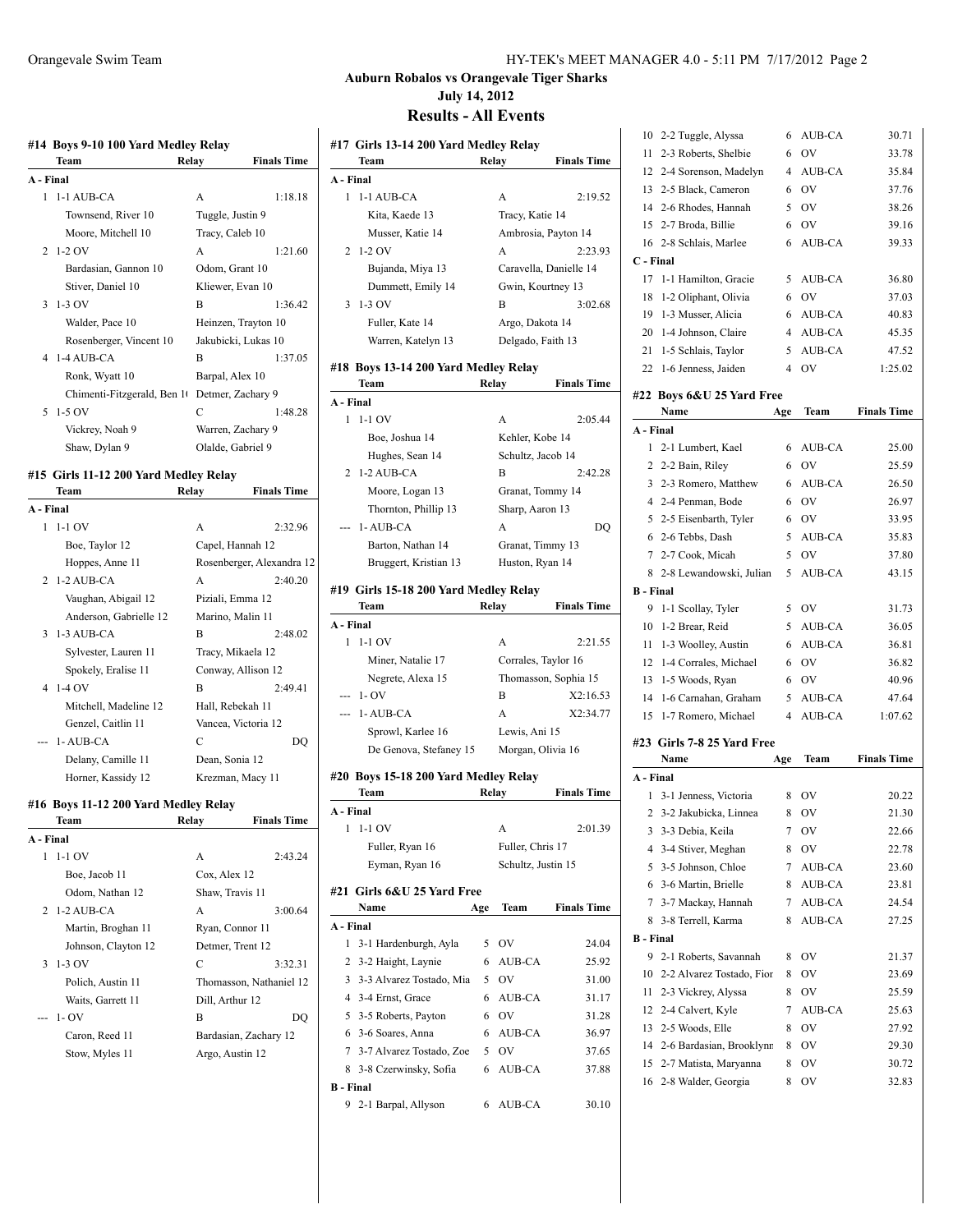|                  | C - Final  (#23 Girls 7-8 25 Yard Free) |             |           |                    |
|------------------|-----------------------------------------|-------------|-----------|--------------------|
| C - Final        |                                         |             |           |                    |
|                  | 17 1-1 Gevaert, Mollie                  | $7^{\circ}$ | OV        | 25.70              |
|                  | 18 1-2 Campbell, Heidi                  | 8           | OV        | 29.70              |
|                  | 19 1-3 Brown, Gianna                    | $7^{\circ}$ | <b>OV</b> | 34.41              |
|                  | 20 1-4 Martinoni, Alexandra             | $7^{\circ}$ | <b>OV</b> | 34.60              |
|                  | --- 1- Lumbert, Nya                     | 7           | AUB-CA    | X22.07             |
|                  | #24 Boys 7-8 25 Yard Free               |             |           |                    |
|                  | Name                                    | Age         | Team      | <b>Finals Time</b> |
| A - Final        |                                         |             |           |                    |
| 1                | 3-1 Morgan, Eli                         | 8           | AUB-CA    | 17.60              |
|                  | 2 3-2 Jurado, Diego                     |             | 8 AUB-CA  | 17.64              |
|                  | 3 3-3 Hamilton, Wyatt                   |             | 8 AUB-CA  | 19.58              |
|                  | 4 3-4 Penman, Logan                     | 8           | 0V        | 19.67              |
| 5                | 3-5 Calvert, Kaden                      | 8           | AUB-CA    | 20.67              |
| 6                | 3-6 Black, Ethan                        | 8           | <b>OV</b> | 20.78              |
| 7                | 3-7 Scollay, Cody                       | 8           | <b>OV</b> | 20.95              |
| 8                | 3-8 Franzen, Blake                      | 8           | <b>OV</b> | 25.99              |
| <b>B</b> - Final |                                         |             |           |                    |
| 9                | 2-1 Heinzen, Deklan                     |             | 7 OV      | 21.60              |
|                  | 10 2-2 Ryan, Lachlan                    |             | 7 AUB-CA  | 22.11              |
|                  | 11 2-3 Tebbs, Devon                     |             | 8 AUB-CA  | 23.78              |
|                  | 12 2-4 Madonna, James                   |             | 7 AUB-CA  | 24.29              |
|                  | 13 2-5 Matista, Matthew                 |             | 7 OV      | 24.45              |
| 14               | 2-6 Cox, Bryant                         | 8           | <b>OV</b> | 25.75              |
| 15               | 2-7 Krezman, Cameron                    | 8           | AUB-CA    | 29.34              |
| C - Final        |                                         |             |           |                    |
|                  | 17 1-1 Cranney, William                 |             | 7 AUB-CA  | 20.39              |
|                  | 18 1-2 Meyer, Ryan                      | 8           | OV        | 27.87              |
| 19               | 1-3 Troy, Christopher                   | 8           | AUB-CA    | 29.89              |
|                  | 20 1-4 Baez Flores, Kailan              | 7           | AUB-CA    | 29.96              |
|                  | 21 1-5 Gabrielli, Marcello              | 7           | <b>OV</b> | 31.85              |
|                  |                                         |             |           |                    |
|                  | #25 Girls 9-10 25 Yard Free<br>Name     | Age         | Team      | <b>Finals Time</b> |
| A - Final        |                                         |             |           |                    |
| 1                | 3-1 Ryan, Taryn                         |             | 10 AUB-CA | 14.91              |
| $\overline{c}$   | 3-2 Ashford, Lexy                       | 10          | AUB-CA    | 15.09              |
|                  | 3 3-3 Huston, Katie                     | 10          | AUB-CA    | 15.73              |
|                  | 4 3-4 Bartlett, Haley                   | 10          | OV        | 18.11              |
| 5                | 3-5 Simpson, Tuesday                    | 10          | OV        | 18.25              |
| 6                | 3-6 Piziali, Julia                      | 10          | AUB-CA    | 18.48              |
| 7                | 3-7 Argo, Savannah                      | 10          | OV        | 20.13              |
| 8                | 3-8 Brentt, Emma                        | 9           | OV        | 20.19              |
| <b>B</b> - Final |                                         |             |           |                    |
| 9                | 2-1 Fugate, Jennifer                    | 10          | AUB-CA    | 18.27              |
| 10               |                                         | 9           | AUB-CA    | 20.88              |
|                  | 2-2 Baez Flores, Naiya                  |             |           |                    |
| 11               | 2-3 Stewart, Sophia                     | 10          | AUB-CA    | 21.38              |
| 12               | 2-4 Noia, Angela                        | 9           | OV        | 21.75              |
| 13               | 2-5 McReynolds, Shanon                  | 9           | AUB-CA    | 21.91              |
| 14               | 2-6 Franzen, Madison                    | 10          | OV        | 24.71              |
| 15               | 2-7 Cook, Corrina                       | 9           | OV        | 26.97              |

2-8 Gevaert, Maggie 9 OV 35.08

# **Auburn Robalos vs Orangevale Tiger Sharks July 14, 2012**

|                  | C - Final                                  |     |               |                    |
|------------------|--------------------------------------------|-----|---------------|--------------------|
| 17               | 1-1 Ross, Claire                           | 10  | AUB-CA        | 18.11              |
| 18               | 1-2 Stewart, Grace                         | 10  | AUB-CA        | 19.87              |
| 19               | 1-3 Cranney, Celia                         | 10  | <b>AUB-CA</b> | 24.52              |
|                  |                                            |     |               |                    |
|                  | #26 Boys 9-10 25 Yard Free<br>Name         | Age | Team          | <b>Finals Time</b> |
| A - Final        |                                            |     |               |                    |
| 1                | 3-1 Tracy, Caleb                           | 10  | AUB-CA        | 15.55              |
| 2                | 3-2 Stiver, Daniel                         | 10  | OV            | 15.92              |
| 3                | 3-3 Bardasian, Gannon                      | 10  | OV            | 16.40              |
| $\overline{4}$   | 3-4 Odom, Grant                            | 10  | <b>OV</b>     | 17.85              |
| 5                | 3-5 Chimenti-Fitzgerald,                   | 10  | AUB-CA        | 18.55              |
| 6                | 3-6 Holyfield, Jaden                       | 10  | AUB-CA        | 19.11              |
| 7                | 3-7 Jakubicki, Lukas                       | 10  | OV            | 21.83              |
| <b>B</b> - Final |                                            |     |               |                    |
| 9                |                                            | 9   | AUB-CA        | 17.69              |
| 10               | 2-1 Largaespada, Julian                    | 9   | <b>OV</b>     | 20.23              |
| 11               | 2-2 Warren, Zachary                        | 10  | OV            | 20.24              |
| 12               | 2-3 Heinzen, Trayton                       | 9   |               | 20.31              |
|                  | 2-4 Shelton, Lucien<br>2-5 Detmer, Zachary | 9   | AUB-CA        |                    |
| 13               |                                            |     | AUB-CA        | 22.68              |
| 14               | 2-6 Barpal, Alex                           | 10  | AUB-CA        | 22.78              |
| 15               | 2-7 Shaw, Dylan                            | 9   | OV            | 23.68              |
| C - Final<br>17  |                                            | 9   | OV            |                    |
| 18               | 1-1 Vickrey, Noah                          | 10  | OV            | 19.65<br>21.00     |
| 19               | 1-2 Campbell, Quinn<br>1-3 Olalde, Gabriel | 9   | OV            | 25.91              |
|                  |                                            |     |               |                    |
|                  |                                            |     |               |                    |
|                  | #27 Girls 11-12 50 Yard Free               |     |               |                    |
|                  | Name                                       | Age | Team          | <b>Finals Time</b> |
| A - Final        |                                            |     |               |                    |
| 1                | 2-1 Capel, Hannah                          | 12  | OV            | 34.78              |
| 2                | 2-2 Boe, Taylor                            | 12  | <b>OV</b>     | 35.34              |
| 3                | 2-3 Piziali, Emma                          | 12  | AUB-CA        | 35.76              |
| 4                | 2-4 Tracy, Mikaela                         | 12  | AUB-CA        | 35.98              |
| 5                | 2-5 Rosenberger, Alexand 12                |     | OV            | 36.13              |
| 6                | 2-6 Anderson, Gabrielle                    | 12  | AUB-CA        | 37.54              |
| 7                | 2-7 Vancea, Victoria                       | 12  | OV            | 37.57              |
| 8                | 2-8 Horner, Kassidy                        | 12  | <b>AUB-CA</b> | 38.62              |
| <b>B</b> - Final |                                            |     |               |                    |
| 9                | 1-1 Fuller, Belle                          | 11  | 0V            | 36.12              |
| 10               | 1-2 Genzel, Caitlin                        | 11  | OV            | 40.08              |
| 11               | 1-3 Delany, Camille                        | 11  | AUB-CA        | 41.39              |
| 12               | 1-4 Musser, Crystal                        | 12  | AUB-CA        | 42.21              |
| 13               | 1-5 Broda, Gabbey                          | 11  | OV            | 45.42              |
| 14               | 1-6 Krezman, Macy                          | 11  | AUB-CA        | 49.59              |
| #28              |                                            |     |               |                    |
|                  | Boys 11-12 50 Yard Free<br>Name            | Age | Team          | <b>Finals Time</b> |
| A - Final        |                                            |     |               |                    |
| 1                | 2-1 Odom, Nathan                           | 12  | OV            | 32.58              |
| 2                | 2-2 Johnson, Clayton                       | 12  | AUB-CA        | 33.14              |
| 3                | 2-3 Argo, Austin                           | 12  | OV            | 35.63              |
| 4                | 2-4 Bardasian, Zachary                     | 12  | OV            | 36.37              |
| 5                | 2-5 Cox, Alex                              | 12  | OV            | 39.55              |

| <b>B</b> - Final |                                                  |     |                  |                    |
|------------------|--------------------------------------------------|-----|------------------|--------------------|
| 9                | 1-1 Stow, Myles                                  | 11  | OV               | 38.94              |
| 10               | 1-2 Dill, Arthur                                 | 12  | OV               | 39.28              |
| 11               | 1-3 Waits, Garrett                               | 11  | <b>OV</b>        | 39.94              |
| 12               | 1-4 Debia, Thomas                                | 11  | <b>OV</b>        | 45.26              |
| 13               | 1-5 Thomasson, Nathanie                          | 12  | OV               | 52.02              |
| 14               | 1-6 Polich, Austin                               | 11  | OV               | 52.78              |
| 15               | 1-7 Dill, Laroy                                  | 11  | OV               | 1:01.73            |
|                  | #29 Girls 13-14 50 Yard Free                     |     |                  |                    |
|                  | Name                                             | Age | Team             | <b>Finals Time</b> |
| A - Final        |                                                  |     |                  |                    |
| 1                | 2-1 Ambrosia, Payton                             | 14  | AUB-CA           | 29.18              |
| $\overline{c}$   | 2-2 Gwin, Kourtney                               | 13  | OV               | 29.25              |
| 3                | 2-3 Dummett, Emily                               | 14  | OV               | 29.73              |
| $\overline{4}$   | 2-4 Musser, Katie                                | 14  | AUB-CA           | 31.73              |
| 5                | 2-5 Trovato, Erica                               | 14  | AUB-CA           | 32.34              |
| 6                | 2-6 McGuire, Siouxsie                            | 14  | AUB-CA           | 32.58              |
| 7                | 2-7 Caravella, Danielle                          | 14  | OV               | 32.90              |
| 8                | 2-8 Fuller, Kate                                 | 14  | OV               | 33.49              |
| <b>B</b> - Final |                                                  |     |                  |                    |
| 9                | 1-1 Kita, Kaede                                  | 13  | AUB-CA           | 30.80              |
| 10               | 1-2 Argo, Dakota                                 | 14  | <b>OV</b>        | 35.44              |
| 11               | 1-3 Warren, Katelyn                              | 13  | OV               | 42.22              |
|                  | 12 1-4 Delgado, Faith                            | 13  | OV               | 47.04              |
|                  |                                                  |     |                  |                    |
|                  |                                                  |     |                  |                    |
|                  | #30 Boys 13-14 50 Yard Free<br>Name              |     |                  | <b>Finals Time</b> |
| A - Final        |                                                  | Age | Team             |                    |
| 1                | 2-1 Hughes, Sean                                 | 14  | <b>OV</b>        | 26.63              |
| 2                | 2-2 Granat, Tommy                                | 14  | AUB-CA           | 26.82              |
| 3                | 2-3 Schultz, Jacob                               | 14  | <b>OV</b>        | 27.18              |
| $\overline{4}$   | 2-4 Heinzen, Kallen                              | 13  | <b>OV</b>        | 32.32              |
| *5               | 2-5 Barton, Nathan                               | 14  | AUB-CA           | 32.51              |
|                  | *5 2-5 Bruggert, Kristian                        | 13  | AUB-CA           | 32.51              |
| 7                | 2-7 Sharp, Aaron                                 | 13  | AUB-CA           | 36.61              |
| 8                | 2-8 Hutchinson, William                          | 13  | OV               | 47.81              |
| <b>B</b> - Final |                                                  |     |                  |                    |
| 9                | 1-1 Benz, Carter                                 | 13  | AUB-CA           | 34.12              |
| 10               | 1-2 Granat, Timmy                                | 13  | <b>AUB-CA</b>    | 36.33              |
| 11               | 1-3 Thornton, Phillip                            | 13  | AUB-CA           | 40.50              |
|                  |                                                  |     |                  |                    |
| #31              | Girls 15-18 50 Yard Free<br>Name                 |     |                  |                    |
|                  |                                                  | Age | Team             | <b>Finals Time</b> |
| A - Final<br>1   | 1-1 Miner, Natalie                               | 17  | OV               | 28.71              |
| 2                |                                                  | 16  |                  | 28.92              |
| 3                | 1-2 Morgan, Olivia<br>1-3 Negrete, Alexa         | 15  | AUB-CA<br>OV     | 31.13              |
| 4                | 1-4 Sprowl, Karlee                               | 16  |                  |                    |
| 5                |                                                  | 15  | AUB-CA<br>AUB-CA | 32.56<br>33.53     |
| 6                | 1-5 De Genova, Stefaney<br>1-6 Thomasson, Sophia | 15  | OV               | 34.60              |
| 7                | 1-7 Musser, Shannon                              | 16  | AUB-CA           | 38.91              |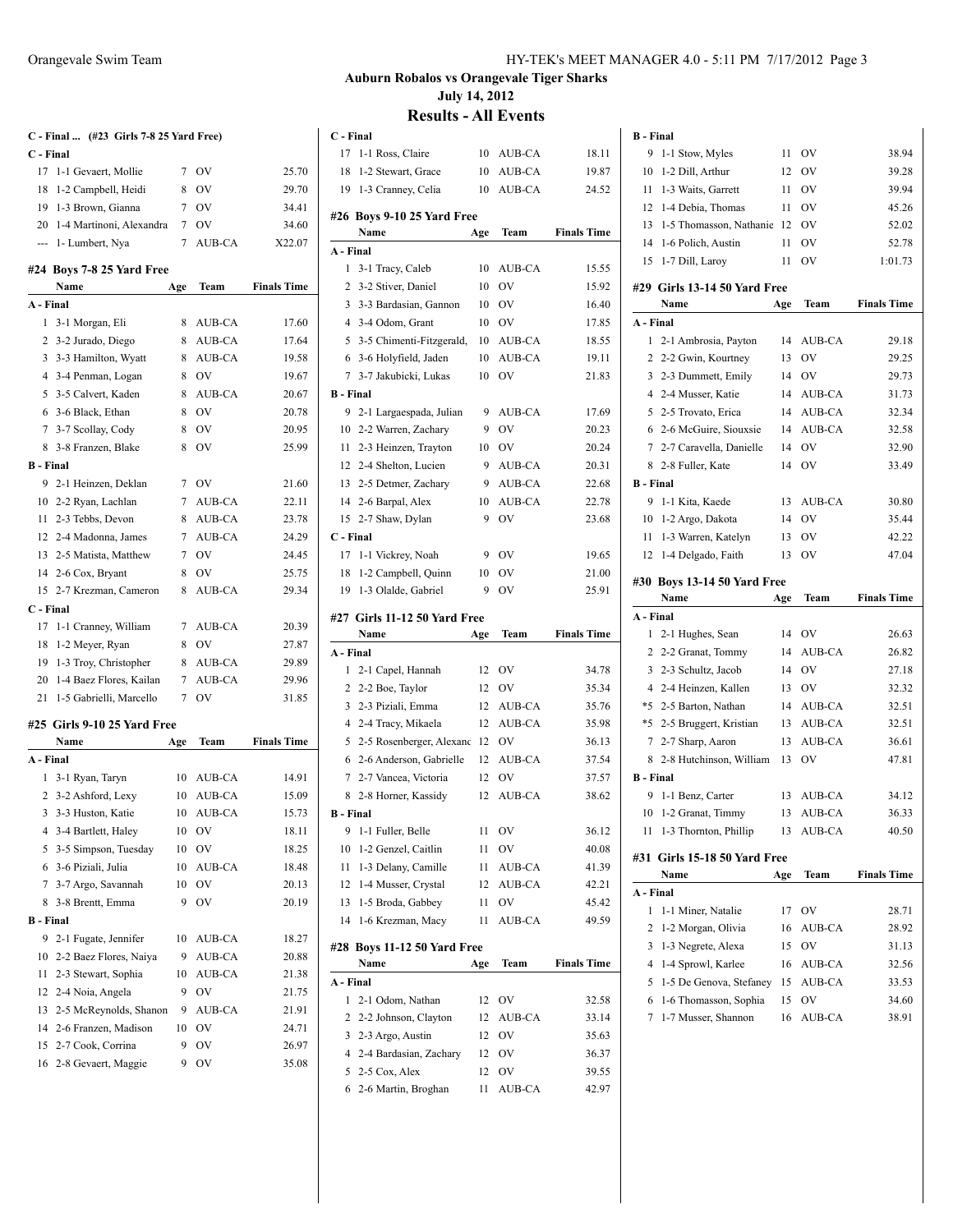|                  | #32 Boys 15-18 50 Yard Free<br>Name     |                | Team      | <b>Finals Time</b> |
|------------------|-----------------------------------------|----------------|-----------|--------------------|
| A - Final        |                                         | Age            |           |                    |
| 1                |                                         |                | 16 OV     | 24.78              |
| 2                | 1-1 Fuller, Ryan<br>1-2 Moore, Nicholas | 15             | AUB-CA    | 26.13              |
|                  | 3 1-3 Kesler, Mike                      | 16             | AUB-CA    | 27.79              |
|                  | 4 1-4 Neverov, Alex                     | 17             | OV        | 33.24              |
|                  |                                         |                |           |                    |
|                  | #33 Girls 6&U 25 Yard Back              |                |           |                    |
|                  | Name                                    | Age            | Team      | <b>Finals Time</b> |
| A - Final        |                                         |                |           |                    |
| 1                | 3-1 Hardenburgh, Ayla                   | 5              | 0V        | 29.06              |
|                  | 2 3-2 Haight, Laynie                    | 6              | AUB-CA    | 29.25              |
| 3                | 3-3 Musser, Alicia                      | 6              | AUB-CA    | 33.66              |
|                  | 4 3-4 Alvarez Tostado, Mia              | 5              | <b>OV</b> | 33.70              |
|                  | 5 3-5 Roberts, Payton                   | 6              | <b>OV</b> | 33.92              |
|                  | 6 3-6 Ernst, Grace                      | 6              | AUB-CA    | 34.13              |
|                  | 7 3-7 Schlais, Marlee                   | 6              | AUB-CA    | 35.60              |
|                  | 8 3-8 Roberts, Shelbie                  | 6              | OV        | 40.95              |
| <b>B</b> - Final |                                         |                |           |                    |
| 9                | 2-1 Barpal, Allyson                     | 6              | AUB-CA    | 34.70              |
| 10               | 2-2 Sorenson, Madelyn                   | 4              | AUB-CA    | 37.20              |
| 11               | 2-3 Soares, Anna                        | 6              | AUB-CA    | 38.75              |
|                  | 12 2-4 Hamilton, Gracie                 | 5              | AUB-CA    | 41.47              |
|                  | 13 2-5 Oliphant, Olivia                 | 6              | OV        | 45.01              |
|                  | 14 2-6 Alvarez Tostado, Zoe             | 5              | <b>OV</b> | 50.04              |
| 15               | 2-7 Jenness, Jaiden                     | 4              | <b>OV</b> | 58.67              |
|                  | --- 2- Black, Cameron                   | 6              | OV        | DQ                 |
| C - Final        |                                         |                |           |                    |
| 17               | 1-1 Tuggle, Alyssa                      | 6              | AUB-CA    | 33.24              |
| 18               | 1-2 Czerwinsky, Sofia                   | 6              | AUB-CA    | 34.10              |
|                  | 19 1-3 Rhodes, Hannah                   | 5              | <b>OV</b> | 44.79              |
|                  | --- 1- Broda, Billie                    | 6              | <b>OV</b> | DQ                 |
|                  | --- 1- Schlais, Taylor                  | 5              | AUB-CA    | DQ                 |
|                  | --- 1- Johnson, Claire                  | $\overline{4}$ | AUB-CA    | DQ                 |
|                  | #34 Boys 6&U 25 Yard Back               |                |           |                    |
|                  | Name                                    | Age            | Team      | <b>Finals Time</b> |
| A - Final        |                                         |                |           |                    |
|                  | 1 2-1 Romero, Matthew 6 AUB-CA          |                |           | 31.99              |
| 2                | 2-2 Bain, Riley                         | 6              | OV        | 32.34              |
| 3                | 2-3 Scollay, Tyler                      | 5              | OV        | 34.75              |
|                  | 4 2-4 Lumbert, Kael                     | 6              | AUB-CA    | 35.87              |
|                  | 5 2-5 Penman, Bode                      | 6              | OV        | 36.64              |
|                  | 6 2-6 Eisenbarth, Tyler                 | 6              | OV        | 38.93              |
| 7                | 2-7 Lewandowski, Julian                 | 5              | AUB-CA    | 1:07.10            |
| ---              | 2- Tebbs, Dash                          | 5              | AUB-CA    | DQ                 |
| <b>B</b> - Final |                                         |                |           |                    |
| 9                | 1-1 Woods, Ryan                         | 6              | OV        | 36.30              |
| 10               | 1-2 Woolley, Austin                     | 6              | AUB-CA    | 38.34              |
| 11               | 1-3 Corrales, Michael                   | 6              | OV        | 38.40              |
| 12               | 1-4 Cook, Micah                         | 5              | OV        | 52.82              |
| 13               | 1-5 Carnahan, Graham                    | 5              | AUB-CA    | 1:13.58            |

--- 1- Romero, Michael 4 AUB-CA DQ --- 1- Brear, Reid 5 AUB-CA DQ

#### Orangevale Swim Team HY-TEK's MEET MANAGER 4.0 - 5:11 PM 7/17/2012 Page 4

**Auburn Robalos vs Orangevale Tiger Sharks July 14, 2012**

|                  | #35 Girls 7-8 25 Yard Back  |     |           |                    |
|------------------|-----------------------------|-----|-----------|--------------------|
|                  | Name                        | Age | Team      | <b>Finals Time</b> |
| A - Final        |                             |     |           |                    |
| 1                | 2-1 Roberts, Savannah       | 8   | <b>OV</b> | 26.60              |
| 2                | 2-2 Lumbert, Nya            | 7   | AUB-CA    | 27.01              |
| 3                | 2-3 Johnson, Chloe          | 7   | AUB-CA    | 29.24              |
| 4                | 2-4 Matista, Maryanna       | 8   | OV        | 30.06              |
| 5                | 2-5 Caron, Ava              | 8   | <b>OV</b> | 30.50              |
| 6                | 2-6 Stiver, Meghan          | 8   | <b>OV</b> | 30.53              |
| 7                | 2-7 Calvert, Kyle           | 7   | AUB-CA    | 31.24              |
| 8                | 2-8 Bigley, Chloe           | 7   | AUB-CA    | 45.34              |
| <b>B</b> - Final |                             |     |           |                    |
| 9                | 1-1 Vickrey, Alyssa         | 8   | <b>OV</b> | 29.81              |
| 10               | 1-2 Alvarez Tostado, Fior   | 8   | <b>OV</b> | 30.23              |
| 11               | 1-3 Gevaert, Mollie         | 7   | <b>OV</b> | 30.43              |
| 12               | 1-4 Woods, Elle             | 8   | OV        | 30.79              |
| 13               | 1-5 Bardasian, Brooklynn    | 8   | <b>OV</b> | 35.59              |
| 14               | 1-6 Brown, Gianna           | 7   | <b>OV</b> | 36.84              |
| 15               | 1-7 Martinoni, Alexandra    | 7   | <b>OV</b> | 39.14              |
|                  | 16 1-8 Campbell, Heidi      | 8   | OV        | 47.23              |
|                  | #36 Boys 7-8 25 Yard Back   |     |           |                    |
|                  | Name                        | Age | Team      | <b>Finals Time</b> |
| A - Final        |                             |     |           |                    |
| 1                | 3-1 Vaughan, Peter          | 8   | AUB-CA    | 20.60              |
| 2                | 3-2 Hamilton, Wyatt         | 8   | AUB-CA    | 23.19              |
| 3                | 3-3 Calvert, Kaden          | 8   | AUB-CA    | 24.38              |
| 4                | 3-4 Piziali, Angelo         | 7   | AUB-CA    | 25.69              |
| 5                | 3-5 Franzen, Blake          | 8   | OV        | 27.33              |
| 6                | 3-6 Heinzen, Deklan         | 7   | OV        | 29.46              |
| 7                | 3-7 Cox, Bryant             | 8   | <b>OV</b> | 34.33              |
| 8                | 3-8 Gabrielli, Marcello     | 7   | OV        | 35.30              |
| <b>B</b> - Final |                             |     |           |                    |
| 9                | 2-1 Sylvester, Evan         | 8   | AUB-CA    | 26.37              |
|                  | 10 2-2 Matista, Matthew     | 7   | OV        | 30.75              |
|                  | 11 2-3 Meyer, Ryan          | 8   | OV        | 38.73              |
|                  | 12 2-4 Baez Flores, Kailan  | 7   | AUB-CA    | 41.44              |
|                  | --- 2- Madonna, James       | 7   | AUB-CA    | DO                 |
| ---              | 2- Brear, Jimmy             | 8   | AUB-CA    | DQ                 |
| C - Final        |                             |     |           |                    |
| 17               | 1-1 Tebbs, Devon            | 8   | AUB-CA    | 28.43              |
| 18               | 1-2 Krezman, Cameron        | 8   | AUB-CA    | 31.35              |
|                  |                             |     |           |                    |
|                  | #37 Girls 9-10 25 Yard Back |     |           |                    |
|                  | Name                        | Age | Team      | <b>Finals Time</b> |
| A - Final        |                             |     |           |                    |
| 1                | 2-1 Pagliaro, Greysha       | 10  | OV        | 20.79              |
| 2                | 2-2 Stewart, Grace          | 10  | AUB-CA    | 22.29              |
| 3                | 2-3 Bartlett, Haley         | 10  | OV        | 23.79              |
| 4                | 2-4 Ambrosia, Kennedy       | 10  | AUB-CA    | 24.02              |
| 5                | 2-5 Pellegrini, Ellie       | 9   | OV        | 24.72              |
| 6                | 2-6 Baez Flores, Naiya      | 9   | AUB-CA    | 25.14              |
| 7                | 2-7 Mueller, Madesyn        | 9   | AUB-CA    | 27.58              |
|                  | 2- Brentt, Emma             | 9   | OV        | DQ                 |

| <b>B</b> - Final |                                     |     |               |                    |
|------------------|-------------------------------------|-----|---------------|--------------------|
| 9                | 1-1 Noia, Angela                    | 9   | <b>OV</b>     | 26.27              |
| 10               | 1-2 Cook, Corrina                   | 9   | OV            | 27.54              |
| 11               | 1-3 Stewart, Sophia                 | 10  | AUB-CA        | 28.27              |
| 12               | 1-4 McReynolds, Shanon              | 9   | <b>AUB-CA</b> | 29.96              |
| 13               | 1-5 Franzen, Madison                | 10  | <b>OV</b>     | 30.06              |
| 14               | 1-6 Cranney, Celia                  | 10  | AUB-CA        | 31.58              |
| 15               | 1-7 Gevaert, Maggie                 | 9   | OV            | 40.76              |
|                  | #38 Boys 9-10 25 Yard Back          |     |               |                    |
|                  | Name                                | Age | Team          | <b>Finals Time</b> |
| A - Final        |                                     |     |               |                    |
| 1                | 2-1 Moore, Mitchell                 | 10  | AUB-CA        | 20.92              |
| 2                | 2-2 Stiver, Daniel                  | 10  | OV            | 21.47              |
| 3                | 2-3 Ronk, Wyatt                     | 10  | AUB-CA        | 23.00              |
| 4                | 2-4 Bardasian, Gannon               | 10  | OV            | 23.73              |
| 5                | 2-5 Odom, Grant                     | 10  | <b>OV</b>     | 23.75              |
| 6                | 2-6 Chimenti-Fitzgerald,            | 10  | AUB-CA        | 24.63              |
|                  | 7 2-7 Warren, Zachary               | 9   | OV            | 27.08              |
| 8                | 2-8 Shelton, Lucien                 | 9   | <b>AUB-CA</b> | 34.18              |
| <b>B</b> - Final |                                     |     |               |                    |
| 9                | 1-1 Heinzen, Trayton                | 10  | <b>OV</b>     | 23.81              |
|                  | 10 1-2 Vickrey, Noah                | 9   | <b>OV</b>     | 25.33              |
| 11               | 1-3 Largaespada, Julian             | 9   | AUB-CA        | 26.33              |
| 12               | 1-4 Olalde, Gabriel                 | 9   | OV            | 31.94              |
|                  | #39 Girls 11-12 50 Yard Back        |     |               |                    |
|                  | Name                                | Age | Team          | <b>Finals Time</b> |
| A - Final        |                                     |     |               |                    |
| 1                | 2-1 Boe, Taylor                     | 12  | OV            | 41.26              |
|                  | 2 2-2 Vaughan, Abigail              |     | AUB-CA        |                    |
|                  |                                     | 12  |               | 41.78              |
| 3                | 2-3 Conway, Allison                 | 12  | AUB-CA        | 42.87              |
|                  | 4 2-4 Marino, Malin                 | 11  | AUB-CA        | 44.24              |
| 5                | 2-5 Mitchell, Madeline              | 12  | OV            | 46.87              |
| 6                | 2-6 Genzel, Caitlin                 | 11  | OV            | 49.48              |
| 7                | 2-7 Stinson, Amanda                 | 11  | OV            | 57.80              |
| <b>B</b> - Final |                                     |     |               |                    |
| 9                | 1-1 Dean, Sonia                     | 12  | AUB-CA        | 46.01              |
| 10               | 1-2 Spokely, Eralise                | 11  | AUB-CA        | 48.51              |
| 11               | 1-3 Horner, Kassidy                 | 12  | <b>AUB-CA</b> | 52.11              |
| 12               | 1-4 Krezman, Macy                   | 11  | AUB-CA        | 57.27              |
|                  | 1- Delany, Camille                  | 11  | AUB-CA        | DO                 |
|                  |                                     |     |               |                    |
|                  | #40 Boys 11-12 50 Yard Back<br>Name | Age | Team          | <b>Finals Time</b> |
| A - Final        |                                     |     |               |                    |
| 1                | 2-1 Boe, Jacob                      | 11  | OV            | 44.54              |
| 2                | 2-2 Johnson, Clayton                | 12  | AUB-CA        | 47.64              |
| 3                | 2-3 Dill, Arthur                    | 12  | OV            | 48.49              |
|                  | 4 2-4 Caron, Reed                   | 11  | OV            | 54.43              |
| 5                | 2-5 Debia, Thomas                   | 11  | OV            | 59.58              |
| <b>B</b> - Final |                                     |     |               |                    |
| 9                | 1-1 Polich, Austin                  | 11  | OV            | 51.29              |
| 10               | 1-2 Argo, Austin                    | 12  | OV            | 54.11              |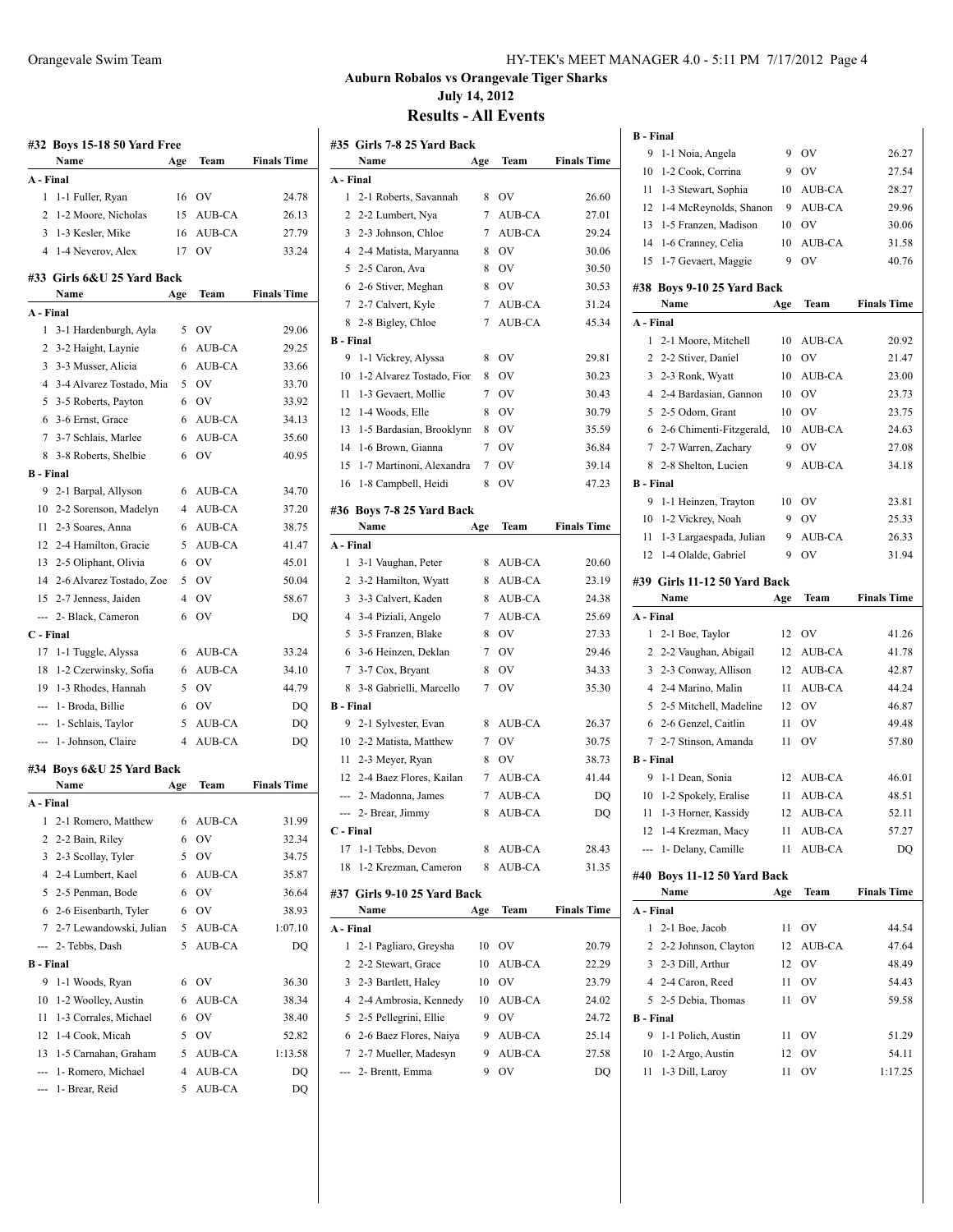|                                                                                                                                                                                                                                                                                                                                                                                                                                                                            | #41 Girls 13-14 50 Yard Back                   |        |                  |                    |
|----------------------------------------------------------------------------------------------------------------------------------------------------------------------------------------------------------------------------------------------------------------------------------------------------------------------------------------------------------------------------------------------------------------------------------------------------------------------------|------------------------------------------------|--------|------------------|--------------------|
|                                                                                                                                                                                                                                                                                                                                                                                                                                                                            | Name                                           | Age    | Team             | <b>Finals Time</b> |
| A - Final                                                                                                                                                                                                                                                                                                                                                                                                                                                                  |                                                |        |                  |                    |
| 1                                                                                                                                                                                                                                                                                                                                                                                                                                                                          | 1-1 Ambrosia, Payton                           | 14     | AUB-CA           | 35.49              |
| 2                                                                                                                                                                                                                                                                                                                                                                                                                                                                          | 1-2 Kita, Kaede                                | 13     | <b>AUB-CA</b>    | 37.22              |
| 3                                                                                                                                                                                                                                                                                                                                                                                                                                                                          | 1-3 Fuller, Kate                               | 14     | OV               | 42.73              |
| 4                                                                                                                                                                                                                                                                                                                                                                                                                                                                          | 1-4 Warren, Katelyn                            | 13     | OV               | 49.12              |
| ---                                                                                                                                                                                                                                                                                                                                                                                                                                                                        | 1- Musser, Katie                               | 14     | AUB-CA           | DQ                 |
| $\frac{1}{2} \left( \frac{1}{2} \right) \left( \frac{1}{2} \right) \left( \frac{1}{2} \right) \left( \frac{1}{2} \right) \left( \frac{1}{2} \right) \left( \frac{1}{2} \right) \left( \frac{1}{2} \right) \left( \frac{1}{2} \right) \left( \frac{1}{2} \right) \left( \frac{1}{2} \right) \left( \frac{1}{2} \right) \left( \frac{1}{2} \right) \left( \frac{1}{2} \right) \left( \frac{1}{2} \right) \left( \frac{1}{2} \right) \left( \frac{1}{2} \right) \left( \frac$ | 1- Delgado, Faith                              | 13     | OV               | DQ                 |
|                                                                                                                                                                                                                                                                                                                                                                                                                                                                            | #42 Boys 13-14 50 Yard Back<br>Name            | Age    | Team             | <b>Finals Time</b> |
| A - Final                                                                                                                                                                                                                                                                                                                                                                                                                                                                  |                                                |        |                  |                    |
| 1                                                                                                                                                                                                                                                                                                                                                                                                                                                                          | 1-1 Hughes, Sean                               | 14     | OV               | 32.12              |
| 2                                                                                                                                                                                                                                                                                                                                                                                                                                                                          |                                                | 14     |                  |                    |
| 3                                                                                                                                                                                                                                                                                                                                                                                                                                                                          | 1-2 Boe, Joshua                                | 14     | OV<br>AUB-CA     | 32.72              |
|                                                                                                                                                                                                                                                                                                                                                                                                                                                                            | 1-3 Huston, Ryan                               |        |                  | 34.69              |
| 4                                                                                                                                                                                                                                                                                                                                                                                                                                                                          | 1-4 Bruggert, Kristian                         | 13     | AUB-CA           | 40.13              |
| 5                                                                                                                                                                                                                                                                                                                                                                                                                                                                          | 1-5 Sharp, Aaron                               | 13     | AUB-CA           | 46.55              |
| 6                                                                                                                                                                                                                                                                                                                                                                                                                                                                          | 1-6 Hutchinson, William                        | 13     | OV               | 1:00.25            |
| ---                                                                                                                                                                                                                                                                                                                                                                                                                                                                        | 1- Granat, Timmy                               | 13     | AUB-CA           | DQ                 |
|                                                                                                                                                                                                                                                                                                                                                                                                                                                                            | #43 Girls 15-18 50 Yard Back                   |        |                  |                    |
|                                                                                                                                                                                                                                                                                                                                                                                                                                                                            | Name                                           | Age    | Team             | <b>Finals Time</b> |
| A - Final                                                                                                                                                                                                                                                                                                                                                                                                                                                                  |                                                |        |                  |                    |
| 1                                                                                                                                                                                                                                                                                                                                                                                                                                                                          | 1-1 Miner, Natalie                             | 17     | OV               | 36.10              |
| 2                                                                                                                                                                                                                                                                                                                                                                                                                                                                          | 1-2 Sprowl, Karlee                             | 16     | AUB-CA           | 38.22              |
| 3                                                                                                                                                                                                                                                                                                                                                                                                                                                                          | 1-3 Corrales, Taylor                           | 16     | OV               | 38.32              |
|                                                                                                                                                                                                                                                                                                                                                                                                                                                                            | 4 1-4 De Genova, Stefaney 15                   |        | AUB-CA           | 43.80              |
| ---                                                                                                                                                                                                                                                                                                                                                                                                                                                                        | 1- Musser, Shannon                             | 16     | AUB-CA           | DQ                 |
|                                                                                                                                                                                                                                                                                                                                                                                                                                                                            | #44 Boys 15-18 50 Yard Back                    |        |                  |                    |
|                                                                                                                                                                                                                                                                                                                                                                                                                                                                            |                                                |        |                  |                    |
|                                                                                                                                                                                                                                                                                                                                                                                                                                                                            | Name                                           | Age    | Team             | <b>Finals Time</b> |
| A - Final                                                                                                                                                                                                                                                                                                                                                                                                                                                                  |                                                |        |                  |                    |
| 1                                                                                                                                                                                                                                                                                                                                                                                                                                                                          | 1-1 Fuller, Chris                              | 17     | OV               | 35.48              |
| 2                                                                                                                                                                                                                                                                                                                                                                                                                                                                          | 1-2 Neverov, Alex                              | 17     | OV               | 39.54              |
|                                                                                                                                                                                                                                                                                                                                                                                                                                                                            |                                                |        |                  |                    |
|                                                                                                                                                                                                                                                                                                                                                                                                                                                                            | #45 Girls 7-8 25 Yard Breast                   |        |                  |                    |
|                                                                                                                                                                                                                                                                                                                                                                                                                                                                            | Name                                           | Age    | Team             | <b>Finals Time</b> |
| A - Final                                                                                                                                                                                                                                                                                                                                                                                                                                                                  |                                                |        |                  |                    |
| 1                                                                                                                                                                                                                                                                                                                                                                                                                                                                          | 2-1 Jakubicka, Linnea                          | 8      | OV               | 27.49              |
|                                                                                                                                                                                                                                                                                                                                                                                                                                                                            | 2 2-2 Kliewer, Shay                            |        | 7 OV             | 33.66              |
| 3                                                                                                                                                                                                                                                                                                                                                                                                                                                                          | 2-3 Haight, Laynie                             | 6      | AUB-CA           | 34.86              |
| 4                                                                                                                                                                                                                                                                                                                                                                                                                                                                          | 2-4 Vickrey, Alyssa                            | 8      | OV               | 36.88              |
|                                                                                                                                                                                                                                                                                                                                                                                                                                                                            | 5 2-5 Mackay, Hannah                           | 7      | AUB-CA           | 38.00              |
|                                                                                                                                                                                                                                                                                                                                                                                                                                                                            | 6 2-6 Terrell, Karma                           | 8      | AUB-CA           | 38.21              |
|                                                                                                                                                                                                                                                                                                                                                                                                                                                                            | --- 2- Walder, Georgia                         | 8      | OV               | DQ                 |
| ---                                                                                                                                                                                                                                                                                                                                                                                                                                                                        | 2- Bigley, Chloe                               | 7      | AUB-CA           | DQ                 |
| <b>B</b> - Final                                                                                                                                                                                                                                                                                                                                                                                                                                                           |                                                |        |                  |                    |
|                                                                                                                                                                                                                                                                                                                                                                                                                                                                            | 1- Stiver, Meghan                              | 8      | OV               | DQ                 |
|                                                                                                                                                                                                                                                                                                                                                                                                                                                                            | #46 Boys 7-8 25 Yard Breast                    |        |                  |                    |
|                                                                                                                                                                                                                                                                                                                                                                                                                                                                            | Name                                           | Age    | Team             | <b>Finals Time</b> |
| A - Final                                                                                                                                                                                                                                                                                                                                                                                                                                                                  |                                                |        |                  |                    |
| 1                                                                                                                                                                                                                                                                                                                                                                                                                                                                          | 2-1 Brear, Jimmy                               | 8      | AUB-CA           | 18.46              |
|                                                                                                                                                                                                                                                                                                                                                                                                                                                                            | 2 2-2 Musser, William<br>3 2-3 Sylvester, Evan | 8<br>8 | AUB-CA<br>AUB-CA | 24.75<br>26.29     |

| 4                     | 2-4 Calvert, Kaden                         | 8        | AUB-CA        | 26.63              |
|-----------------------|--------------------------------------------|----------|---------------|--------------------|
| 5                     | 2-5 Penman, Logan                          | 8        | OV            | 27.38              |
| 6                     | 2-6 Cox, Bryant                            | 8        | OV            | 28.76              |
|                       | 7 2-7 Heinzen, Deklan                      | 7        | OV            | 30.51              |
| 8                     | 2-8 Scollay, Cody                          | 8        | OV            | 35.36              |
| <b>B</b> - Final      |                                            |          |               |                    |
| 9                     | 1-1 Ryan, Lachlan                          | 7        | AUB-CA        | 32.91              |
| 10                    | 1-2 Cranney, William                       | 7        | AUB-CA        | 33.92              |
| ---                   | 1- Baez Flores, Kailan                     | 7        | AUB-CA        | DQ                 |
|                       | 1- Tebbs, Devon                            | 8        | AUB-CA        | DO                 |
|                       | #47 Girls 9-10 25 Yard Breast              |          |               |                    |
|                       | Name                                       | Age      | Team          | <b>Finals Time</b> |
| A - Final             |                                            |          |               |                    |
| 1                     | 2-1 Ryan, Taryn                            | 10       | <b>AUB-CA</b> | 19.41              |
| 2                     | 2-2 Hardenburgh, Alaina                    | 10       | OV            | 21.10              |
| 3                     | 2-3 Pagliaro, Greysha                      | 10       | OV            | 21.42              |
| 4                     | 2-4 Piziali, Francesca                     | 9        | AUB-CA        | 22.40              |
| 5                     | 2-5 Piziali, Julia                         | 10       | AUB-CA        | 23.32              |
| 6                     | 2-6 Simpson, Tuesday                       | 10       | <b>OV</b>     | 25.41              |
| 7                     | 2-7 Ambrosia, Kennedy                      | 10       | AUB-CA        | 28.44              |
| 8                     | 2-8 Argo, Savannah                         | 10       | OV            | 36.84              |
| <b>B</b> - Final      |                                            |          |               |                    |
| 9                     | 1-1 Mueller, Madesyn                       | 9        | AUB-CA        | 27.12              |
| 10                    | 1-2 Cranney, Celia                         | 10       | AUB-CA        | 28.23              |
| 11                    | 1-3 Ross, Claire                           | 10       | AUB-CA        | 28.99              |
| 12                    | 1-4 Pellegrini, Ellie                      | 9        | OV            | 29.76              |
|                       |                                            |          |               |                    |
| 13                    | 1-5 McReynolds, Shanon                     | 9        | AUB-CA        | 30.00              |
|                       |                                            |          |               |                    |
|                       | #48 Boys 9-10 25 Yard Breast               |          |               |                    |
|                       | Name                                       | Age      | Team          | <b>Finals Time</b> |
| A - Final             |                                            |          |               |                    |
| 1                     | 2-1 Tuggle, Justin                         | 9        | AUB-CA        | 24.65              |
| 2                     | 2-2 Kliewer, Evan                          | 10       | OV            | 24.77              |
| 3                     | 2-3 Largaespada, Julian                    | 9        | AUB-CA        | 26.03              |
|                       | 4 2-4 Rosenberger, Vincent                 | 10       | OV            | 29.42              |
|                       | 5 2-5 Barpal, Alex                         | 10       | AUB-CA<br>OV  | 30.70              |
|                       | 6 2-6 Walder, Pace                         | 10       |               | 31.05              |
|                       | 7 2-7 Campbell, Quinn                      | 10<br>9  | OV            | 33.91              |
| 8<br><b>B</b> - Final | 2-8 Detmer, Zachary                        |          | AUB-CA        | 43.28              |
| --- 1                 | 1- Jakubicki, Lukas                        |          | 10 OV         | DO                 |
|                       |                                            |          |               |                    |
|                       | #49 Girls 11-12 50 Yard Breast             |          |               |                    |
|                       | Name                                       | Age      | Team          | <b>Finals Time</b> |
| A - Final<br>1        |                                            |          |               |                    |
| 2                     | 2-1 Piziali, Emma                          | 12<br>11 | AUB-CA<br>OV  | 41.95              |
|                       | 2-2 Hall, Rebekah<br>3 2-3 Conway, Allison | 12       | AUB-CA        | 44.56<br>45.44     |
|                       | 4 2-4 Sylvester, Lauren                    | 11       | AUB-CA        | 48.98              |
|                       | 5 2-5 Tracy, Mikaela                       | 12       | AUB-CA        | 48.99              |
| 6                     | 2-6 Stinson, Amanda                        | 11       | OV            | 59.82              |
|                       | --- 2- Broda, Gabbey                       | 11       | OV            | DQ                 |
|                       | --- 2- Capel, Hannah                       | 12       | OV            | DQ                 |
| <b>B</b> - Final      |                                            |          |               |                    |

| 10                                                                                             | 1-2 Fuller, Belle              | 11  | OV            | 51.71              |
|------------------------------------------------------------------------------------------------|--------------------------------|-----|---------------|--------------------|
|                                                                                                | 11 1-3 Musser, Crystal         | 12  | AUB-CA        | 54.33              |
|                                                                                                | --- 1- Krezman, Macy           | 11  | AUB-CA        | DQ                 |
| ---                                                                                            | 1- Delany, Camille             | 11  | AUB-CA        | DQ                 |
| $\frac{1}{2} \left( \frac{1}{2} \right) \left( \frac{1}{2} \right) \left( \frac{1}{2} \right)$ | 1- Spokely, Eralise            |     | 11 AUB-CA     | DO                 |
|                                                                                                | #50 Boys 11-12 50 Yard Breast  |     |               |                    |
|                                                                                                | Name                           | Age | Team          | <b>Finals Time</b> |
| A - Final                                                                                      |                                |     |               |                    |
| 1                                                                                              | 2-1 Ryan, Connor               | 11  | AUB-CA        | 41.62              |
| 2                                                                                              | 2-2 Cox, Alex                  | 12  | OV            | 41.72              |
| 3                                                                                              | 2-3 Shaw, Travis               | 11  | OV            | 51.30              |
| 4                                                                                              | 2-4 Bardasian, Zachary         | 12  | OV            | 52.76              |
| 5                                                                                              | 2-5 Thomasson, Nathanie        | 12  | <b>OV</b>     | 53.78              |
|                                                                                                | 6 2-6 Martin, Broghan          | 11  | AUB-CA        | 1:01.28            |
| <b>B</b> - Final                                                                               |                                |     |               |                    |
|                                                                                                |                                |     |               |                    |
| 9                                                                                              | 1-1 Debia, Thomas              | 11  | OV            | 57.87              |
| 10                                                                                             | 1-2 Waits, Garrett             | 11  | OV            | 1:10.87            |
|                                                                                                | #51 Girls 13-14 50 Yard Breast |     |               |                    |
|                                                                                                | Name                           | Age | Team          | <b>Finals Time</b> |
| A - Final                                                                                      |                                |     |               |                    |
| 1                                                                                              | 1-1 Tracy, Katie               | 14  | AUB-CA        | 41.08              |
| 2                                                                                              | 1-2 Caravella, Danielle        | 14  | OV            | 41.35              |
| 3                                                                                              | 1-3 Fuller, Kate               | 14  | <b>OV</b>     | 44.69              |
| 4                                                                                              | 1-4 Bujanda, Miya              | 13  | OV            | 44.92              |
| 5                                                                                              | 1-5 McGuire, Siouxsie          | 14  | AUB-CA        | 45.57              |
| 6                                                                                              | 1-6 Argo, Dakota               | 14  | OV            | 45.88              |
| 7                                                                                              | 1-7 Trovato, Erica             | 14  | AUB-CA        | 48.38              |
|                                                                                                |                                |     |               |                    |
|                                                                                                |                                |     |               |                    |
|                                                                                                | #52 Boys 13-14 50 Yard Breast  |     |               |                    |
|                                                                                                | Name                           | Age | Team          | <b>Finals Time</b> |
| A - Final                                                                                      |                                |     |               |                    |
| 1                                                                                              | 1-1 Kehler, Kobe               | 14  | OV            | 37.09              |
| 2                                                                                              | 1-2 Moore, Logan               | 13  | AUB-CA        | 39.97              |
| 3                                                                                              | 1-3 Heinzen, Kallen            | 13  | OV            | 43.18              |
| 4                                                                                              | 1-4 Bruggert, Kristian         | 13  | AUB-CA        | 50.06              |
| 5                                                                                              | 1-5 Granat, Timmy              | 13  | AUB-CA        | 50.71              |
| ---                                                                                            | 1- Benz, Carter                | 13  | AUB-CA        | X42.88             |
| ---                                                                                            | 1- Thornton, Phillip           | 13  | <b>AUB-CA</b> | DQ                 |
|                                                                                                |                                |     |               |                    |
|                                                                                                | #53 Girls 15-18 50 Yard Breast |     |               |                    |
|                                                                                                | Name                           | Age | Team          | <b>Finals Time</b> |
| A - Final                                                                                      |                                |     |               |                    |
| 1                                                                                              | 1-1 Corrales, Taylor           | 16  | OV            | 39.81              |
| 2                                                                                              | 1-2 Thomasson, Sophia          | 15  | OV            | 42.08              |
| 3                                                                                              | 1-3 Sprowl, Karlee             |     | 16 AUB-CA     | 45.79              |
| 4                                                                                              | 1-4 Musser, Shannon            | 16  | AUB-CA        | 46.84              |
|                                                                                                | 5 1-5 Lewis, Ani               | 15  | AUB-CA        | 48.25              |
|                                                                                                | #54 Boys 15-18 50 Yard Breast  |     |               |                    |
|                                                                                                | Name                           | Age | Team          | <b>Finals Time</b> |
| A - Final                                                                                      |                                |     |               |                    |
| 1                                                                                              | 1-1 Eyman, Ryan                | 16  | OV            | 33.94              |
| 2                                                                                              | 1-2 Fuller, Chris              | 17  | OV            | 35.34              |
|                                                                                                |                                |     |               |                    |
|                                                                                                |                                |     |               |                    |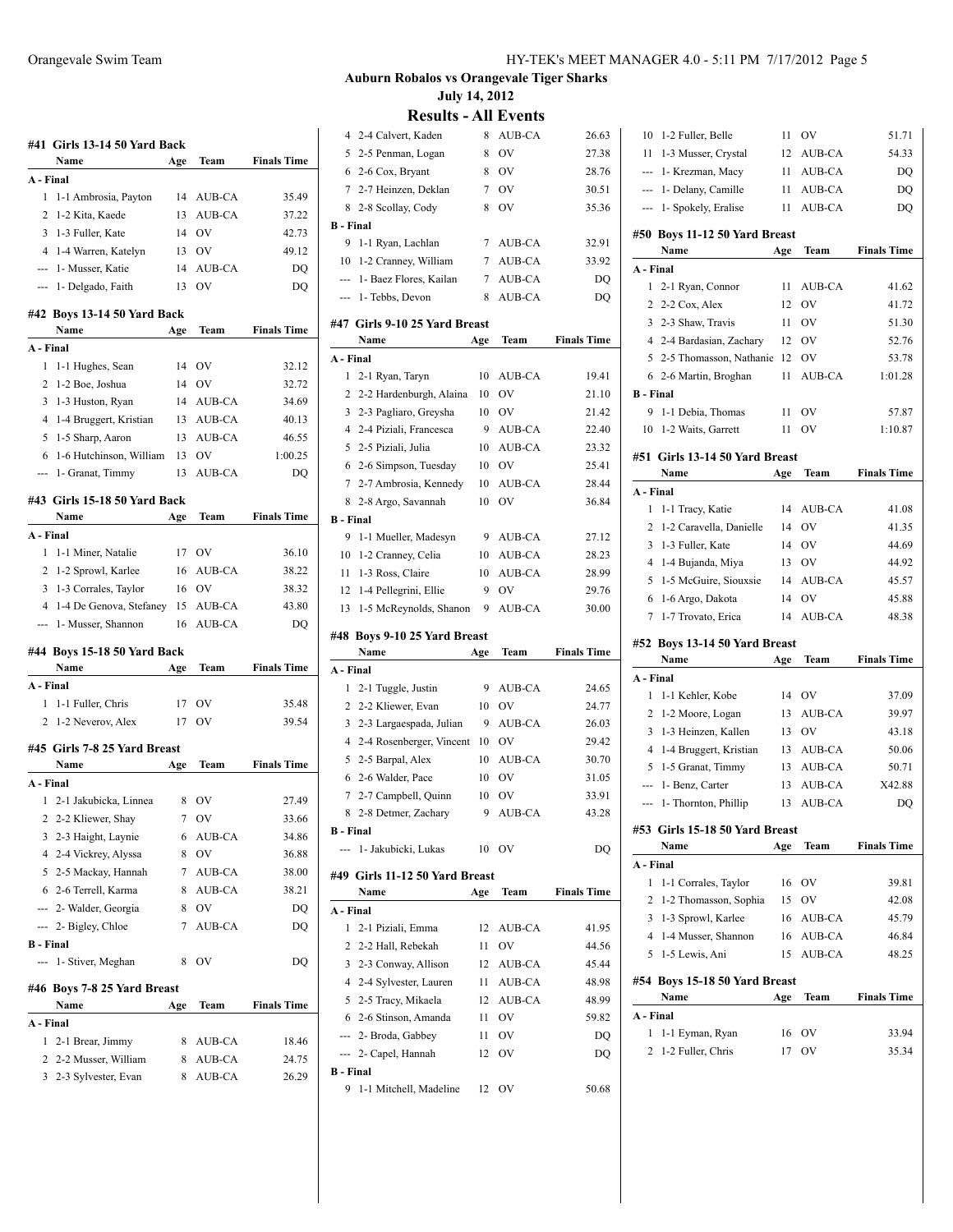|                  | #55  Girls 7-8 50 Yard Free       |     |               |                    |
|------------------|-----------------------------------|-----|---------------|--------------------|
|                  | Name                              | Age | Team          | <b>Finals Time</b> |
| A - Final        |                                   |     |               |                    |
| 1                | 3-1 Jenness, Victoria             | 8   | OV            | 45.55              |
| 2                | 3-2 Caron, Ava                    | 8   | OV            | 48.81              |
| 3                | 3-3 Lumbert, Nya                  | 7   | AUB-CA        | 49.26              |
| 4                | 3-4 Debia, Keila                  | 7   | OV            | 52.19              |
| 5                | 3-5 Martin, Brielle               | 8   | AUB-CA        | 52.45              |
| 6                | 3-6 Calvert, Kyle                 | 7   | AUB-CA        | 1:06.12            |
| 7                | 3-7 Terrell, Karma                | 8   | AUB-CA        | 1:08.52            |
| 8                | 3-8 Jakubicka, Linnea             | 8   | OV            | 1:20.18            |
| <b>B</b> - Final |                                   |     |               |                    |
| 9                | 2-1 Roberts, Savannah             | 8   | OV            | 53.81              |
|                  | 10 2-2 Matista, Maryanna          | 8   | OV            | 1:02.16            |
|                  | 11 2-3 Gevaert, Mollie            | 7   | OV            | 1:04.10            |
|                  | 12 2-4 Walder, Georgia            | 8   | OV            | 1:04.59            |
|                  | 13 2-5 Woods, Elle                | 8   | OV            | 1:05.82            |
|                  | 14 2-6 Bigley, Chloe              | 7   | AUB-CA        | 1:06.78            |
| 15               | 2-7 Kliewer, Shay                 | 7   | OV            | 1:07.46            |
| 16               | 2-8 Martinoni, Alexandra          | 7   | OV            | 1:08.82            |
| C - Final        |                                   |     |               |                    |
| 17               | 1-1 Campbell, Heidi               | 8   | OV            | 1:27.12            |
|                  |                                   |     |               |                    |
|                  | #56 Boys 7-8 50 Yard Free<br>Name | Age | Team          | <b>Finals Time</b> |
| A - Final        |                                   |     |               |                    |
| 1                | 2-1 Vaughan, Peter                | 8   | AUB-CA        | 38.76              |
|                  | 2 2-2 Jurado, Diego               | 8   | AUB-CA        | 39.26              |
|                  | 3 2-3 Morgan, Eli                 | 8   | AUB-CA        | 40.27              |
|                  | 4 2-4 Musser, William             | 8   | AUB-CA        | 43.03              |
|                  | 5 2-5 Black, Ethan                | 8   | OV            | 46.65              |
|                  |                                   |     |               | 48.59              |
|                  | 6 2-6 Penman, Logan               | 8   | OV            |                    |
|                  | 7 2-7 Franzen, Blake              | 8   | OV            | 1:02.04            |
| <b>B</b> - Final |                                   |     |               |                    |
| 9                | 1-1 Piziali, Angelo               | 7   | AUB-CA        | 44.88              |
| 10               | 1-2 Hamilton, Wyatt               | 8   | AUB-CA        | 47.23              |
| 11               | 1-3 Sylvester, Evan               | 8   | AUB-CA        | 54.11              |
| 12               | 1-4 Matista, Matthew              | 7   | OV            | 55.73              |
| 13               | 1-5 Madonna, James                | 7   | <b>AUB-CA</b> | 56.64              |
| 14               | 1-6 Meyer, Ryan                   | 8   | OV            | 1:05.74            |
| 15               | 1-7 Troy, Christopher             | 8   | AUB-CA        | 1:07.94            |
| 16               | 1-8 Gabrielli, Marcello           | 7   | OV            | 1:11.23            |
|                  | #57  Girls 9-10 50 Yard Free      |     |               |                    |
|                  | Name                              | Age | Team          | <b>Finals Time</b> |
| A - Final        |                                   |     |               |                    |
| 1                | 3-1 Cusick, Lydia                 | 10  | OV            | 32.85              |
| 2                | 3-2 Ashford, Lexy                 | 10  | AUB-CA        | 33.18              |
| 3                | 3-3 O'Brien, Dana                 | 10  | AUB-CA        | 33.94              |
| 4                | 3-4 Huston, Katie                 | 10  | AUB-CA        | 34.25              |
| 5                | 3-5 Miles, Markeia                | 10  | OV            | 37.57              |
| 6                | 3-6 Hardenburgh, Alaina           | 10  | OV            | 40.00              |
| 7                | 3-7 Wilhelms, Isabella            | 9   | OV            | 41.44              |
| 8                | 3-8 Piziali, Julia                | 10  | AUB-CA        | 42.43              |
|                  |                                   |     |               |                    |

## **Results - All Events**

| <b>B</b> - Final |                               |     |               |                    |
|------------------|-------------------------------|-----|---------------|--------------------|
| 9                | 2-1 Mueller, Madesyn          | 9   | AUB-CA        | 38.65              |
| 10               | 2-2 Fugate, Jennifer          | 10  | AUB-CA        | 42.47              |
| 11               | 2-3 Simpson, Tuesday          | 10  | OV            | 43.30              |
| 12               | 2-4 Brentt, Emma              | 9   | OV            | 45.89              |
| 13               | 2-5 Argo, Savannah            | 10  | OV            | 46.64              |
|                  | 14 2-6 Noia, Angela           | 9   | <b>OV</b>     | 46.76              |
| 15               | 2-7 Ross, Claire              | 10  | AUB-CA        | 47.04              |
| 16               | 2-8 Baez Flores, Naiya        | 9   | AUB-CA        | 48.37              |
| C - Final        |                               |     |               |                    |
| 17               | 1-1 Cook, Corrina             | 9   | <b>OV</b>     | 57.52              |
| 18               | 1-2 Franzen, Madison          | 10  | <b>OV</b>     | 57.98              |
| 19               | 1-3 Gevaert, Maggie           | 9   | <b>OV</b>     | 1:20.28            |
|                  | #58 Boys 9-10 50 Yard Free    |     |               |                    |
|                  | Name                          | Age | Team          | <b>Finals Time</b> |
| A - Final        |                               |     |               |                    |
| 1                | 2-1 Moore, Mitchell           | 10  | AUB-CA        | 33.39              |
| 2                | 2-2 Tracy, Caleb              | 10  | AUB-CA        | 34.39              |
| 3                | 2-3 Stiver, Daniel            | 10  | <b>OV</b>     | 37.35              |
|                  | 4 2-4 Bardasian, Gannon       | 10  | OV            | 37.54              |
| 5                | 2-5 Walder, Pace              | 10  | OV            | 40.51              |
| 6                | 2-6 Townsend, River           | 10  | AUB-CA        | 41.04              |
| 7                | 2-7 Odom, Grant               | 10  | OV            | 41.38              |
| 8                | 2-8 Chimenti-Fitzgerald,      | 10  | AUB-CA        | 43.08              |
| <b>B</b> - Final |                               |     |               |                    |
| 9                | 1-1 Ronk, Wyatt               | 10  | AUB-CA        | 39.63              |
| 10               | 1-2 Holyfield, Jaden          | 10  | AUB-CA        | 46.94              |
| 11               | 1-3 Heinzen, Trayton          | 10  | OV            | 48.08              |
| 12               | 1-4 Barpal, Alex              | 10  | AUB-CA        | 50.78              |
| 13               | 1-5 Warren, Zachary           | 9   | OV            | 51.06              |
| 14               | 1-6 Shelton, Lucien           | 9   | <b>AUB-CA</b> | 54.14              |
| 15               | 1-7 Campbell, Quinn           | 10  | OV            | 57.95              |
| 16               | 1-8 Olalde, Gabriel           | 9   | OV            | 1:04.74            |
|                  |                               |     |               |                    |
|                  | #59 Girls 11-12 100 Yard Free |     |               |                    |
|                  | Name                          | Age | Team          | <b>Finals Time</b> |
| A - Final        |                               |     |               |                    |
| 1                | 2-1 Hoppes, Anne              | 11  | OV            | 1:11.86            |
| $\overline{2}$   | 2-2 Rosenberger, Alexand 12   |     | OV            | 1:17.63            |
| 3                | 2-3 Vaughan, Abigail          | 12  | AUB-CA        | 1:18.76            |
| 4                | 2-4 Boe, Taylor               | 12  | OV            | 1:20.48            |
| 5                | 2-5 Piziali, Emma             | 12  | AUB-CA        | 1:21.86            |
| 6                | 2-6 Fuller, Belle             | 11  | OV            | 1:22.79            |
| 7                | 2-7 Sylvester, Lauren         | 11  | AUB-CA        | 1:26.11            |
| 8                | 2-8 Dean, Sonia               | 12  | AUB-CA        | 1:29.01            |
| <b>B</b> - Final |                               |     |               |                    |
| 9                | 1-1 Broda, Gabbey             | 11  | OV            | 51.02              |
| 10               | 1-2 Genzel, Caitlin           | 11  | OV            | 1:28.48            |
| 11               | 1-3 Hall, Rebekah             | 11  | OV            | 1:28.56            |
|                  | #60 Boys 11-12 100 Yard Free  |     |               |                    |
|                  | Name                          | Age | Team          | <b>Finals Time</b> |
|                  |                               |     |               |                    |
| A - Final        |                               |     |               |                    |
| 1                | 2-1 Detmer, Trent             | 12  | AUB-CA        | 1:16.18            |
| 2                | 2-2 Cox, Alex                 | 12  | OV            | 1:17.28            |

| 2<br>3<br>$\overline{4}$<br>5 | 2-3 Caron, Ava<br>2-4 Lumbert, Nya<br>2-5 Kliewer, Shay<br>6 2-6 Johnson, Chloe | 8<br>7<br>7<br>7 | OV<br>AUB-CA<br>OV<br>AUB-CA | 29.78<br>30.03<br>37.66<br>37.90 |
|-------------------------------|---------------------------------------------------------------------------------|------------------|------------------------------|----------------------------------|
|                               |                                                                                 |                  |                              |                                  |
|                               |                                                                                 |                  |                              |                                  |
|                               |                                                                                 |                  |                              |                                  |
|                               |                                                                                 |                  |                              |                                  |
|                               | 2-2 Debia, Keila                                                                | 7                | OV                           | 25.32                            |
| 1                             | 2-1 Jenness, Victoria                                                           | 8                | OV                           | 24.27                            |
| A - Final                     |                                                                                 |                  |                              |                                  |
|                               | Name                                                                            | Age              | Team                         | <b>Finals Time</b>               |
|                               | #65 Girls 7-8 25 Yard Fly                                                       |                  |                              |                                  |
| $\overline{4}$                | 1-4 Kesler, Mike                                                                | 16               | AUB-CA                       | 1:01.55                          |
| 3                             | 1-3 Moore, Nicholas                                                             | 15               | AUB-CA                       | 57.42                            |
| $\overline{2}$                | 1-2 Fuller, Ryan                                                                | 16               | OV                           | 55.68                            |
| 1                             | 1-1 Eyman, Ryan                                                                 | 16               | OV                           | 51.92                            |
| A - Final                     |                                                                                 |                  |                              |                                  |
|                               | Name                                                                            | Age              | Team                         | <b>Finals Time</b>               |
|                               | #64 Boys 15-18 100 Yard Free                                                    |                  |                              |                                  |
| 5                             | 1-5 Thomasson, Sophia                                                           | 15               | OV                           | 1:17.66                          |
| 4                             | 1-4 Lewis, Ani                                                                  | 15               | AUB-CA                       | 1:16.59                          |
| 3                             | 1-3 Morgan, Olivia                                                              | 16               | AUB-CA                       | 1:07.95                          |
| $\overline{2}$                | 1-2 Miner, Natalie                                                              | 17               | OV                           | 1:02.82                          |
| 1                             | 1-1 Tracy, Anne                                                                 | 16               | AUB-CA                       | 1:01.97                          |
| A - Final                     |                                                                                 |                  |                              |                                  |
|                               | Name                                                                            | Age              | Team                         | <b>Finals Time</b>               |
|                               | #63 Girls 15-18 100 Yard Free                                                   |                  |                              |                                  |
|                               |                                                                                 |                  |                              |                                  |
| 7                             | 1-7 Hutchinson, William                                                         | 13               | OV                           | 1:54.66                          |
| 6                             | 1-6 Thornton, Phillip                                                           | 13               | AUB-CA                       | 1:34.65                          |
| 5                             | 1-5 Heinzen, Kallen                                                             | 13               | OV                           | 1:15.49                          |
| 4                             | 1-4 Moore, Logan                                                                | 13               | AUB-CA                       | 1:15.16                          |
| 3                             | 1-3 Barton, Nathan                                                              | 14               | AUB-CA                       | 1:13.70                          |
| 2                             | 1-2 Granat, Tommy                                                               | 14               | AUB-CA                       | 58.53                            |
| 1                             | 1-1 Hughes, Sean                                                                | 14               | OV                           | 58.44                            |
| A - Final                     |                                                                                 |                  |                              |                                  |
|                               | Name                                                                            | Age              | Team                         | <b>Finals Time</b>               |
|                               | #62 Boys 13-14 100 Yard Free                                                    |                  |                              |                                  |
| $\tau$                        | 1-7 Delgado, Faith                                                              | 13               | O <sub>V</sub>               | 1:55.30                          |
| 6                             | 1-6 Argo, Dakota                                                                | 14               | OV                           | 1:27.21                          |
| 5                             | 1-5 Trovato, Erica                                                              | 14               | AUB-CA                       | 1:15.98                          |
| 4                             | 1-4 Tracy, Katie                                                                | 14               | AUB-CA                       | 1:12.79                          |
| 3                             | 1-3 Kita, Kaede                                                                 | 13               | AUB-CA                       | 1:12.11                          |
| 2                             | 1-2 Ambrosia, Payton                                                            | 14               | AUB-CA                       | 1:04.60                          |
| 1                             | 1-1 Dummett, Emily                                                              | 14               | OV                           | 1:04.53                          |
| A - Final                     |                                                                                 |                  |                              |                                  |
|                               | Name                                                                            | Age              | Team                         | <b>Finals Time</b>               |
|                               | #61 Girls 13-14 100 Yard Free                                                   |                  |                              |                                  |
|                               | 10 1-2 Polich, Austin                                                           | 11               | OV                           | 2:02.18                          |
| 9                             | 1-1 Thomasson, Nathanie                                                         | 12               | OV                           | 2:00.28                          |
| <b>B</b> - Final              |                                                                                 |                  |                              |                                  |
| 7                             | 2-7 Martin, Broghan                                                             | 11               | AUB-CA                       | 1:43.16                          |
|                               | 6 2-6 Stow, Myles                                                               | 11               | OV                           | 1:32.67                          |
| 5                             | 2-5 Argo, Austin                                                                | 12               | OV                           | 1:23.23                          |
| $\overline{4}$                | 2-4 Shaw, Travis                                                                | 11               | OV                           | 1:21.19                          |
| 3                             | 2-3 Ryan, Connor                                                                | 11               | <b>AUB-CA</b>                | 1:17.82                          |
|                               |                                                                                 |                  |                              |                                  |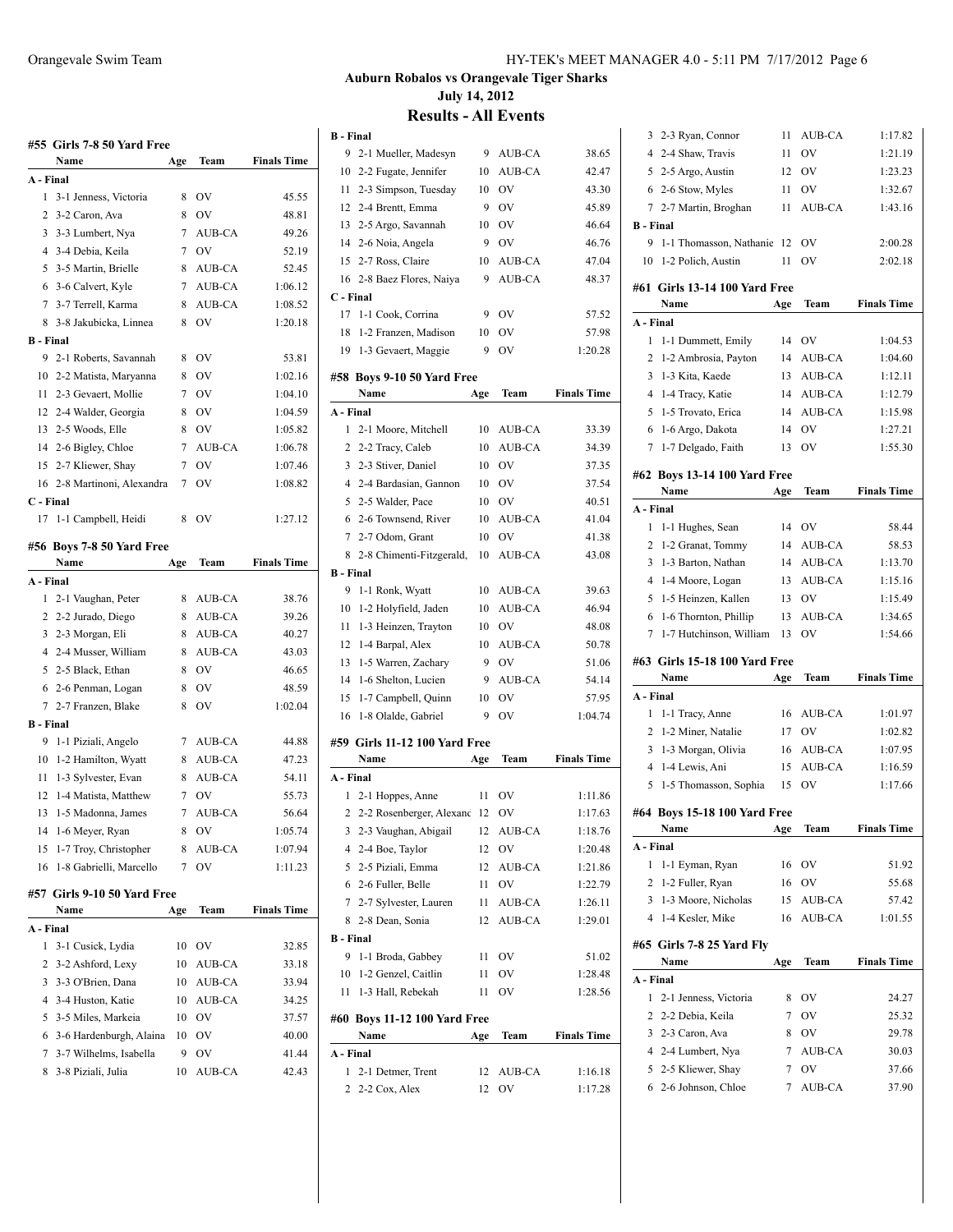|                  | A - Final  (#65 Girls 7-8 25 Yard Fly) |                |           |                    |
|------------------|----------------------------------------|----------------|-----------|--------------------|
| 7                | 2-7 Mackay, Hannah                     | 7              | AUB-CA    | 38.56              |
| 8                | 2-8 Sorenson, Madelyn                  | $\overline{4}$ | AUB-CA    | 44.78              |
| <b>B</b> - Final |                                        |                |           |                    |
| 9                | 1-1 Martin, Brielle                    | 8              | AUB-CA    | 26.74              |
| 10               | 1-2 Alvarez Tostado, Fior              | 8              | OV        | 29.69              |
| 11               | 1-3 Bardasian, Brooklynn               | 8              | <b>OV</b> | 32.39              |
|                  | 12 1-4 Brown, Gianna                   | 7              | OV        | 39.08              |
| ---              | 1- Bigley, Chloe                       | 7              | AUB-CA    | DQ                 |
|                  | #66 Boys 7-8 25 Yard Fly               |                |           |                    |
|                  | Name                                   | Age            | Team      | <b>Finals Time</b> |
| A - Final        |                                        |                |           |                    |
| 1                | 2-1 Vaughan, Peter                     | 8              | AUB-CA    | 21.26              |
|                  | 2 2-2 Piziali, Angelo                  |                | 7 AUB-CA  | 23.83              |
|                  | 3 2-3 Jurado, Diego                    | 8              | AUB-CA    | 30.24              |
|                  | 4 2-4 Scollay, Cody                    | 8              | OV        | 30.89              |
|                  | --- 2- Black, Ethan                    | 8              | OV        | DQ                 |
| <b>B</b> - Final |                                        |                |           |                    |
| 9                | 1-1 Morgan, Eli                        | 8              | AUB-CA    | 23.53              |
| 10               | 1-2 Ryan, Lachlan                      | 7              | AUB-CA    | 26.75              |
| 11               | 1-3 Cranney, William                   | 7              | AUB-CA    | 29.75              |
| 12               | 1-4 Krezman, Cameron                   | 8              | AUB-CA    | 33.45              |
|                  | --- 1- Brear, Jimmy                    | 8              | AUB-CA    | DQ                 |
| ---              | 1- Troy, Christopher                   | 8              | AUB-CA    | DQ                 |
|                  |                                        |                |           |                    |
|                  | #67 Girls 9-10 25 Yard Fly<br>Name     | Age            | Team      | <b>Finals Time</b> |
| A - Final        |                                        |                |           |                    |
| 1                | 2-1 Cusick, Lydia                      | 10             | OV        | 16.40              |
| 2                | 2-2 Huston, Katie                      | 10             | AUB-CA    | 16.88              |
| 3                | 2-3 Piziali, Francesca                 | 9              |           |                    |
| 4                | 2-4 O'Brien, Dana                      |                |           |                    |
|                  |                                        |                | AUB-CA    | 18.63              |
|                  |                                        | 10             | AUB-CA    | 19.06              |
| 5                | 2-5 Wilhelms, Isabella                 | 9              | <b>OV</b> | 20.82              |
|                  | 6 2-6 Pagliaro, Greysha                | 10             | <b>OV</b> | 22.46              |
| 7                | 2-7 Miles, Markeia                     | 10             | <b>OV</b> | 22.84              |
| 8                | 2-8 Ambrosia, Kennedy                  | 10             | AUB-CA    | 27.16              |
| <b>B</b> - Final |                                        |                |           |                    |
| 9                | 1-1 Hardenburgh, Alaina                | 10             | OV        | 20.79              |
| 10               | 1-2 Bartlett, Haley                    | 10             | OV        | 23.88              |
| 11               | 1-3 Stewart, Sophia                    | 10             | AUB-CA    | 23.94              |
| 12               | 1-4 Stewart, Grace                     | 10             | AUB-CA    | 27.38              |
| 13               | 1-5 Fugate, Jennifer                   | 10             | AUB-CA    | 27.91              |
| 14               | 1-6 Pellegrini, Ellie                  | 9              | ov        | 28.65              |
|                  | #68 Boys 9-10 25 Yard Fly              |                |           |                    |
|                  | Name                                   | Age            | Team      | <b>Finals Time</b> |
| A - Final        |                                        |                |           |                    |
| 1                | 1-1 Moore, Mitchell                    | 10             | AUB-CA    | 16.78              |
| 2                | 1-2 Tracy, Caleb                       | 10             | AUB-CA    | 19.06              |
| 3                | 1-3 Kliewer, Evan                      | 10             | OV        | 21.61              |
| 4                | 1-4 Rosenberger, Vincent               | 10             | OV        | 24.46              |
| 5                | 1-5 Shaw, Dylan                        | 9              | OV        | 26.74              |
| 6                | 1-6 Townsend, River                    | 10             | AUB-CA    | 27.83              |

| Orangevale Swim Team | HY-TEK's MEET MANAGER 4.0 - 5:11 PM 7/17/2012 Page 7 |
|----------------------|------------------------------------------------------|
|----------------------|------------------------------------------------------|

|                  | #69 Girls 11-12 50 Yard Fly                   |          |                  |                    |
|------------------|-----------------------------------------------|----------|------------------|--------------------|
|                  | Name                                          | Age      | Team             | <b>Finals Time</b> |
| A - Final        |                                               |          |                  |                    |
| 1                | 2-1 Hoppes, Anne                              | 11       | OV               | 37.59              |
| 2                | 2-2 Conway, Allison                           | 12       | AUB-CA           | 41.40              |
| 3                | 2-3 Capel, Hannah                             | 12       | OV               | 41.68              |
| 4                | 2-4 Anderson, Gabrielle                       | 12       | AUB-CA           | 42.09              |
| 5                | 2-5 Spokely, Eralise                          | 11       | AUB-CA           | 42.38              |
| 6                | 2-6 Tracy, Mikaela                            | 12       | AUB-CA           | 45.83              |
| 7                | 2-7 Hall, Rebekah                             | 11       | OV               | 46.49              |
| 8                | 2-8 Rosenberger, Alexand                      | 12       | OV               | 48.96              |
| <b>B</b> - Final |                                               |          |                  |                    |
| 9                | 1-1 Marino, Malin                             | 11       | AUB-CA           | 36.63              |
| 10               | 1-2 Vancea, Victoria                          | 12       | OV               | 43.18              |
| 11               | 1-3 Dean, Sonia                               | 12       | AUB-CA           | 52.66              |
| 12               | 1-4 Stinson, Amanda                           | 11       | OV               | 54.46              |
| ---              | 1- Horner, Kassidy                            | 12       | AUB-CA           | DQ                 |
|                  | #70 Boys 11-12 50 Yard Fly                    |          |                  |                    |
|                  | Name                                          | Age      | Team             | <b>Finals Time</b> |
| A - Final        |                                               |          |                  |                    |
| 1                | 1-1 Detmer, Trent                             | 12       | <b>AUB-CA</b>    | 38.90              |
| 2                | 1-2 Odom, Nathan                              | 12       | OV               | 39.20              |
| 3                | 1-3 Boe, Jacob                                | 11       | OV               | 46.01              |
| 4                | 1-4 Johnson, Clayton                          | 12       | AUB-CA           | 51.09              |
| 5                | 1-5 Caron, Reed                               | 11       | OV               | 54.50              |
| ---              | 1- Bardasian, Zachary                         | 12       | OV               | X47.80             |
| ---              | 1- Waits, Garrett                             | 11       | OV               | X59.99             |
| ---              | 1- Stow, Myles                                | 11       | OV               | DQ                 |
|                  |                                               |          |                  |                    |
|                  |                                               |          |                  |                    |
|                  | #71 Girls 13-14 50 Yard Fly                   |          |                  |                    |
|                  | Name                                          | Age      | Team             | <b>Finals Time</b> |
| A - Final        |                                               |          |                  |                    |
| 1                | 1-1 Musser, Katie                             | 14       | AUB-CA           | 35.87              |
| 2                | 1-2 Bujanda, Miya                             | 13       | OV               | 36.77              |
| 3                | 1-3 McGuire, Siouxsie                         | 14       | AUB-CA           | 39.83              |
| $\overline{4}$   | 1-4 Warren, Katelyn                           | 13       | OV               | 53.75              |
|                  | #72 Boys 13-14 50 Yard Fly                    |          |                  |                    |
|                  | Name                                          | Age      | Team             | <b>Finals Time</b> |
| A - Final        |                                               |          |                  |                    |
| 1                | 1-1 Granat, Tommy                             | 14       | <b>AUB-CA</b>    | 29.36              |
| 2                | 1-2 Schultz, Jacob                            | 14       | OV               | 30.88              |
| 3                | 1-3 Huston, Ryan                              | 14       | AUB-CA           | 31.97              |
| 4                | 1-4 Boe, Joshua                               | 14       | OV               | 36.12              |
| 5                | 1-5 Barton, Nathan                            | 14       | AUB-CA           | 40.37              |
| 6                | 1-6 Sharp, Aaron                              | 13       | AUB-CA           | 48.28              |
| ---              | 1- Kehler, Kobe                               | 14       | OV               | DQ                 |
|                  | #73 Girls 15-18 50 Yard Fly                   |          |                  |                    |
|                  | Name                                          | Age      | Team             | <b>Finals Time</b> |
| A - Final        |                                               |          |                  |                    |
| 1                | 1-1 Tracy, Anne                               | 16       | AUB-CA           | 32.90              |
| 2                | 1-2 Negrete, Alexa                            | 15       | OV               | 33.66              |
| 3<br>4           | 1-3 Morgan, Olivia<br>1-4 De Genova, Stefaney | 16<br>15 | AUB-CA<br>AUB-CA | 33.68<br>43.08     |

|           | #74 Boys 15-18 50 Yard Fly                |       |                       |                        |
|-----------|-------------------------------------------|-------|-----------------------|------------------------|
|           | Name                                      | Age   | Team                  | <b>Finals Time</b>     |
| A - Final |                                           |       |                       |                        |
| 1         | 1-1 Fuller, Ryan                          | 16    | <b>OV</b>             | 27.34                  |
| 2         | 1-2 Moore, Nicholas                       | 15    | <b>AUB-CA</b>         | 28.89                  |
| 3         | 1-3 Schultz, Justin                       | 15    | OV                    | 30.48                  |
|           | 4 1-4 Neverov, Alex                       | 17    | OV                    | 39.19                  |
|           |                                           |       |                       |                        |
|           | #75 Girls 7-8 100 Yard Free Relay<br>Team |       |                       | <b>Finals Time</b>     |
| A - Final |                                           |       | Relay                 |                        |
|           | $1 - 1 - 1$ OV                            |       | А                     | 1:27.03                |
|           | Jenness, Victoria 8                       |       | Stiver, Meghan 8      |                        |
|           |                                           |       |                       |                        |
|           | Jakubicka, Linnea 8<br>$1-2$ OV           |       | Debia, Keila 7<br>B   |                        |
| 2         |                                           |       |                       | 1:33.10                |
|           | Alvarez Tostado, Fionnah 8                |       | Matista, Maryanna 8   |                        |
|           | Caron, Ava 8<br>$1-3$ OV                  |       | Roberts, Savannah 8   |                        |
| 3         |                                           |       | $\overline{C}$        | 1:53.75                |
|           | Walder, Georgia 8                         |       | Gevaert, Mollie 7     |                        |
|           | Woods, Elle 8                             |       |                       | Bardasian, Brooklynn 8 |
| 4         | 1-4 AUB-CA                                |       | A                     | 1:53.85                |
|           | Martin, Brielle 8                         |       | Calvert, Kyle 7       |                        |
|           | Terrell, Karma 8                          |       | Johnson, Chloe 7      |                        |
| 5         | $1-5$ OV                                  |       | D                     | x2:16.91               |
|           | Kliewer, Shay 7                           |       | Brown, Gianna 7       |                        |
|           | Campbell, Heidi 8                         |       |                       | Martinoni, Alexandra 7 |
|           | #76 Boys 7-8 100 Yard Free Relay          |       |                       |                        |
|           | Team                                      | Relay |                       | <b>Finals Time</b>     |
| A - Final |                                           |       |                       |                        |
| 1         | 1-1 AUB-CA                                |       | A                     | 1:15.03                |
|           | Vaughan, Peter 8                          |       | Morgan, Eli 8         |                        |
|           | Jurado, Diego 8                           |       | Musser, William 8     |                        |
| 2         | 1-2 AUB-CA                                |       | B                     | 1:22.95                |
|           | Piziali, Angelo 7                         |       | Ryan, Lachlan 7       |                        |
|           | Calvert, Kaden 8                          |       | Hamilton, Wyatt 8     |                        |
| 3         | $1-3$ OV                                  |       | A                     | 1:32.80                |
|           | Penman, Logan 8                           |       | Scollay, Cody 8       |                        |
|           | Franzen, Blake 8                          |       | Black, Ethan 8        |                        |
| 4         | 1-4 AUB-CA                                |       | С                     | 1:38.57                |
|           | Krezman, Cameron 8                        |       | Madonna, James 7      |                        |
|           | Brear, Jimmy 8                            |       | Sylvester, Evan 8     |                        |
| 5         | 1-5 AUB-CA                                |       | D                     | x1:42.24               |
|           | Cranney, William 7                        |       |                       | Baez Flores, Kailan 7  |
|           | Tebbs, Devon 8                            |       | Troy, Christopher 8   |                        |
| 6         | $1-6$ OV                                  |       | B                     | 1:43.24                |
|           | Cox, Bryant 8                             |       | Gabrielli, Marcello 7 |                        |
|           | Matista, Matthew 7                        |       | Heinzen, Deklan 7     |                        |
|           | #77 Girls 9-10 100 Yard Free Relay        |       |                       |                        |
|           |                                           |       |                       |                        |

| Team             | Relay | <b>Finals Time</b> |
|------------------|-------|--------------------|
| A - Final        |       |                    |
| 1 1-1 AUB-CA     | А     | 1:03.28            |
| O'Brien, Dana 10 |       | Ashford, Lexy 10   |
| Ryan, Taryn 10   |       | Huston, Katie 10   |